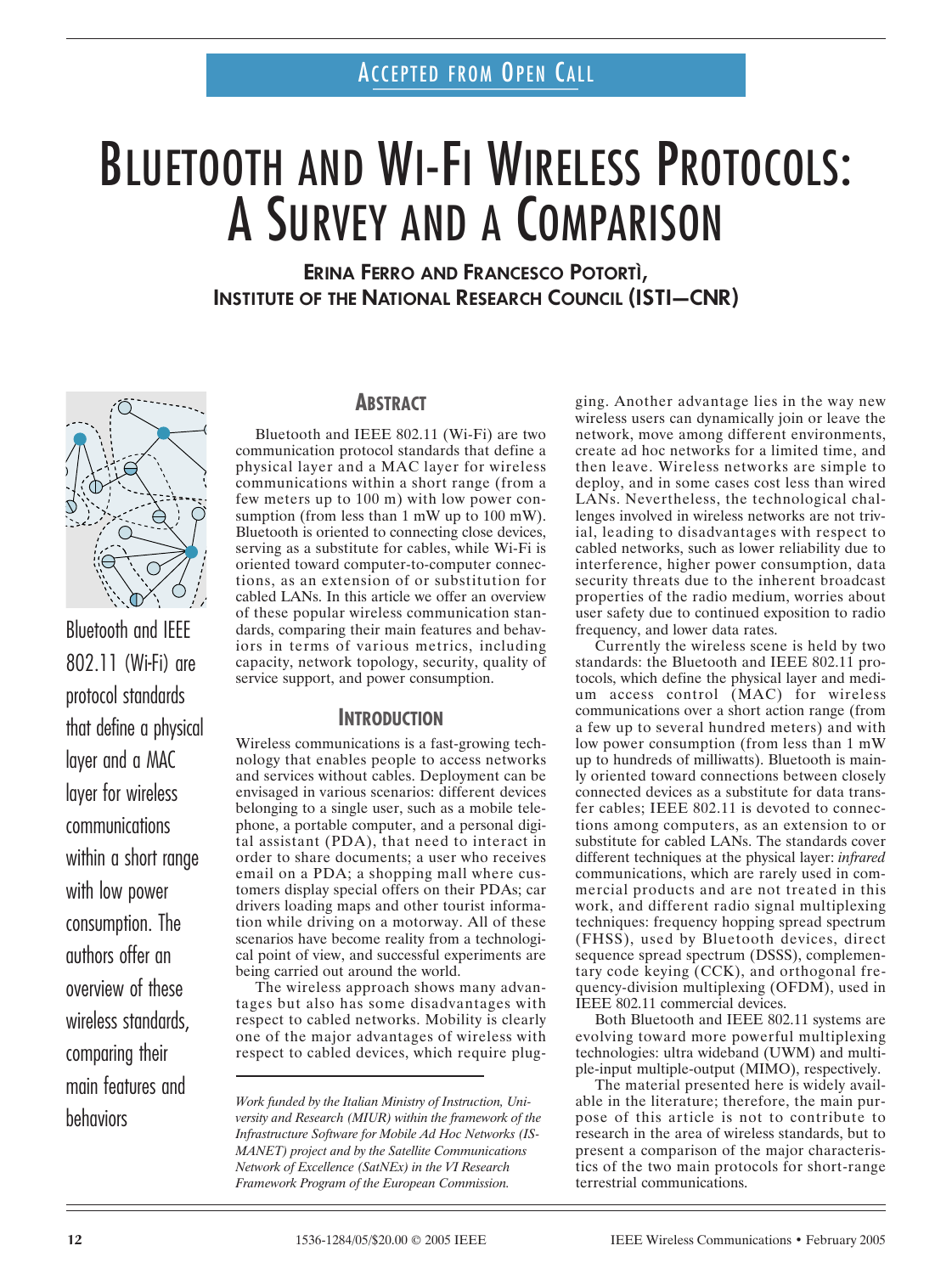

n **Figure 1**. *The Bluetooth stack. (Reproduced from the IEEE 802.15.1 standard, page 22.)*

# **A SURVEY OF BLUETOOTH AND IEEE 802.11**

#### **BLUETOOTH**

Bluetooth [1] is a standard for wireless communications based on a radio system designed for short-range cheap communications devices suitable to substitute for cables for printers, faxes, joysticks, mice, keyboards, and so on. The devices can also be used for communications between portable computers, act as bridges between other networks, or serve as nodes of ad hoc networks. This range of applications is known as wireless personal area network (WPAN).

### **History, Current Status, and Prospective Developments**

— The original idea behind Bluetooth technology was conceived in 1994, when Ericsson Mobile Communications began to study a low-powerconsumption system to substitute for the cables in the short-range area of its mobile phones and relevant accessories. In 1998 Ericsson, Nokia, IBM, Toshiba, and Intel formed the Bluetooth Special Interest Group (SIG). Subsequently, 1999 was the year of the first release of the Bluetooth protocol; the next year, four other companies joined the SIG group: 3COM, Agere (Lucent Technologies), Microsoft, and Motorola. In that year, the first Bluetooth headset, from Ericsson, appeared on the market.

Bluetooth is currently at version 1.2. Since March 2002, the IEEE 802.15 working group has adopted the work done on Bluetooth (without any major changes) and made it an IEEE standard, 802.15.1 (Fig. 1).

The future of Bluetooth may be based on UWB [2]. UWB systems use very high-speed, precisely timed impulses for transmitting information over a very wide spectrum; this is very different from most other transmission schemes, which modulate a sine wave. UWB pulses require precise synchronization between transmitter and receiver, but in return are able to traverse common obstacles, such as walls, even at low emission power. Among the many proposed applications for this technology are high-speed low-range low-power communications, making it a natural candidate for WPANs. The WPAN working group at IEEE is considering adopting UWB for the physical layer of the 802.15.3a standard, capable of rates in the hundreds of megabits per second range.

**Basic Operation** — When a Bluetooth device is powered on, it may try to operate as one of the slave devices of an already running master device. It then starts listening for a master's inquiry for new devices and responds to it. The inquiry phase lets the master know the address of the slave; this phase is not necessary for very simple paired devices that are granted to know each other's address. Once a master knows the address of a slave, it may open a connection toward it, provided the slave is listening for paging requests. If this is the case, the slave responds to the master's page request and the two devices synchronize over the frequency hopping sequence, which is unique to each piconet and decided by the master. Bluetooth predefines several types of connection, each with a different combination of available bandwidth, error protection, and quality of service. Once a connection is established, the devices can optionally authenticate each other and then communicate. Devices not engaged in transmissions can enter one of several powerand bandwidth-saving modes or tear down the connection. Master and slave can switch roles, which may be necessary when a device wants to participate in more than one piconet.

**Protocol Overview** — Bluetooth defines not only a radio interface, but a whole communication stack that allows devices to find each other and advertise the services they offer. In Fig. 1 the *link manager* layer handles the type of link configuration, authentication, security, quality of

The original idea behind Bluetooth technology was conceived in 1994, when Ericsson Mobile Communications began to study a low-powerconsumption system for substituting the cables in the shortrange area of its mobile phones and relevant accessories.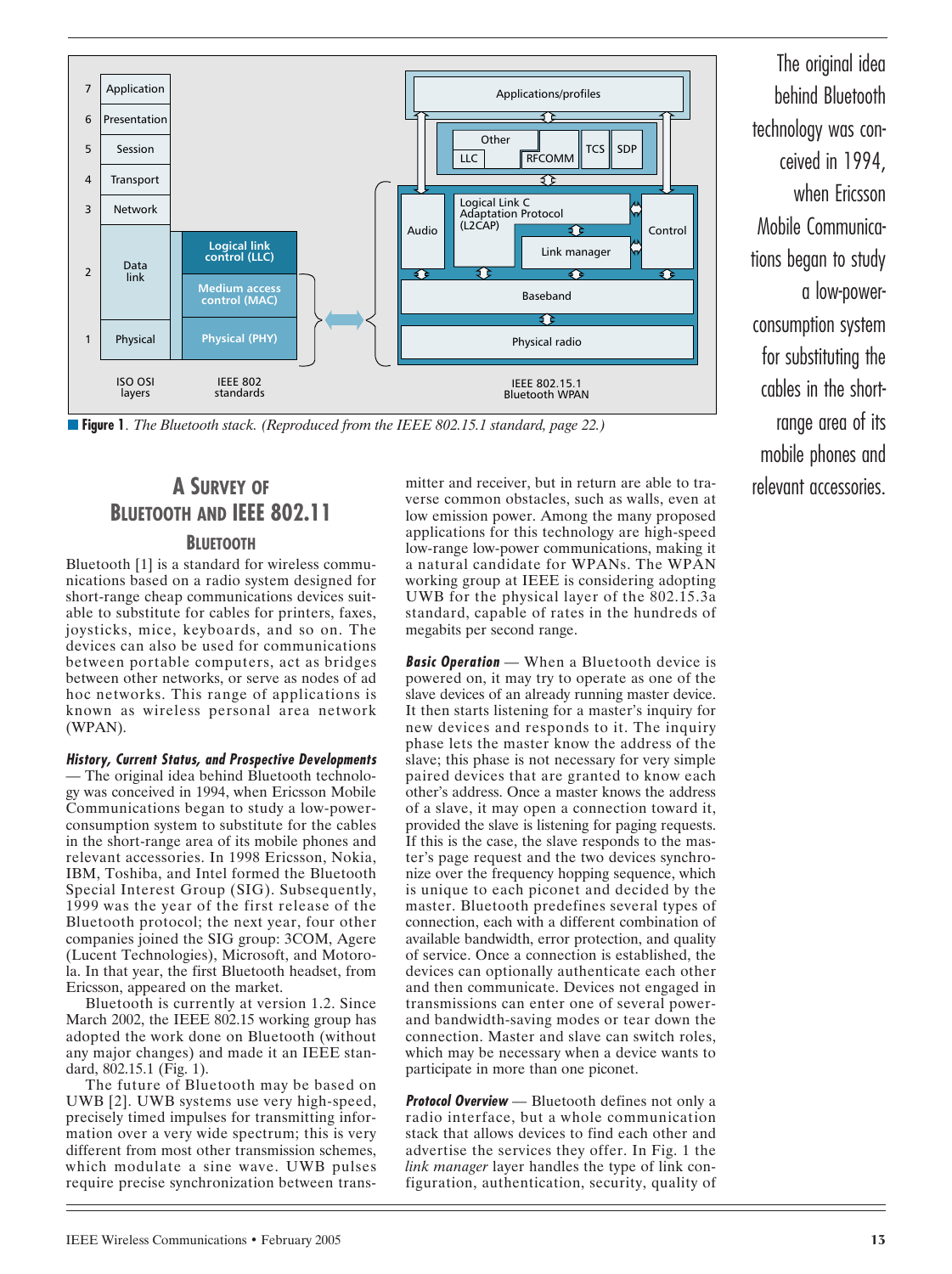

**■ Figure 2**. *Piconet configurations.* 



■ **Figure 3**. *A complex scatternet configuration.* 

service (QoS), power consumption, and transmission scheduling. *Control* supplies a command interface to the link manager and baseband levels, thus providing a coherent interface to hardware developed by different manufacturers. The Logical Link Control Adaptation Protocol (L2CAP) layer supplies connection-oriented and connectionless services to the upper levels. Its functions include:

- Protocol multiplexing, which is necessary because the baseband protocol does not include a "type" field identifying the origin of the packet from the upper levels
- Segmentation and reassembly of the protocol data units coming from the upper levels
- QoS support

It is possible to implement IP directly on L2CAP, but Bluetooth 1.1 does not define a profile implementing this facility. Thus, IP is typically implemented using Point-to-Point Protocol (PPP) over RFCOMM, a profile that emulates a serial port. RFCOMM is useful because many existing applications are based on serial communications. Up to 60 connections can be simultaneously active between two Bluetooth devices. The other acronyms in Fig. 1 are telephony control specifications (TCS) and Service Discovery Protocol (SDP).

A Bluetooth device may operate in either *master* or *slave mode*; a maximum of eight devices — seven active slaves plus one master working together form a *Piconet* (Fig. 2), which is the simplest configuration of a Bluetooth network. Piconets may be connected together, thus forming a *scatternet*.

A scatternet (Fig. 3) is a topology over which a *multihop* wireless network can be built. A wireless network is said to be multihop when two nodes can communicate with each other even if there is no direct connection between them by using other nodes as relays. Two piconets can communicate by means of a common node belonging to both of them. A node can be a master in one piconet at most and a slave in several others.

Bluetooth devices use the 2.4 GHz band, which is unlicensed in most countries (in the United States it is known as the industrial, scientific, and medical, (ISM) band). In most European countries and the United States, 79 1-MHz-wide channels are allocated, while only 23 channels are allocated in France, Spain, and Japan. The channels are accessed using an FHSS technique, with a signal rate of 1 Mb/s, using Gaussian shaped frequency shift keying (GFSK) modulation. Frequency hopping consists in accessing the different radio channels according to an extremely long pseudo-random sequence that is generated from the address and clock of the master station in the piconet. Using this method, different piconets use different hop sequences. When entering a piconet, a slave waits for an *Inquiry* message from the master to learn the master's address and clock phase, which it then uses to compute the hopping sequence. The transmission channel changes 1600 times per second; this means that the transmission frequency remains unchanged for 625 µs-long *slots*, which are identified by a sequence number. The master station starts its transmissions in the even slots, the slaves in the odd ones. A message may last for 1, 3, or 5 consecutive slots. The channel used to transmit *multislot* messages is the same one used for the first slot of the message: this means that the hopping sequence does not advance when transmitting multislot messages.

Two different link types are defined in Bluetooth: asynchronous connectionless links (ACLs) and synchronous connection-oriented links (SCOs).

An SCO link provides guaranteed delay and bandwidth, apart from possible interruptions caused by the link manager protocol (LMP) messages, which have higher priority. A slave can open up to three SCO links with the same master, or two SCO links with different masters, while a master can open up to three SCO links with up to three different slaves. SCO links provide constant-bit-rate symmetric channels, making them suitable for streaming applications that require fixed symmetric bandwidth. They provide limited reliability: no retransmission is ever performed, and no cyclic redundancy check (CRC) is applied to the payload, although they are optionally protected with a 1/3 or 2/3 forward error correction (FEC) convolutional code. The data rate is 64 kb/s in both directions; an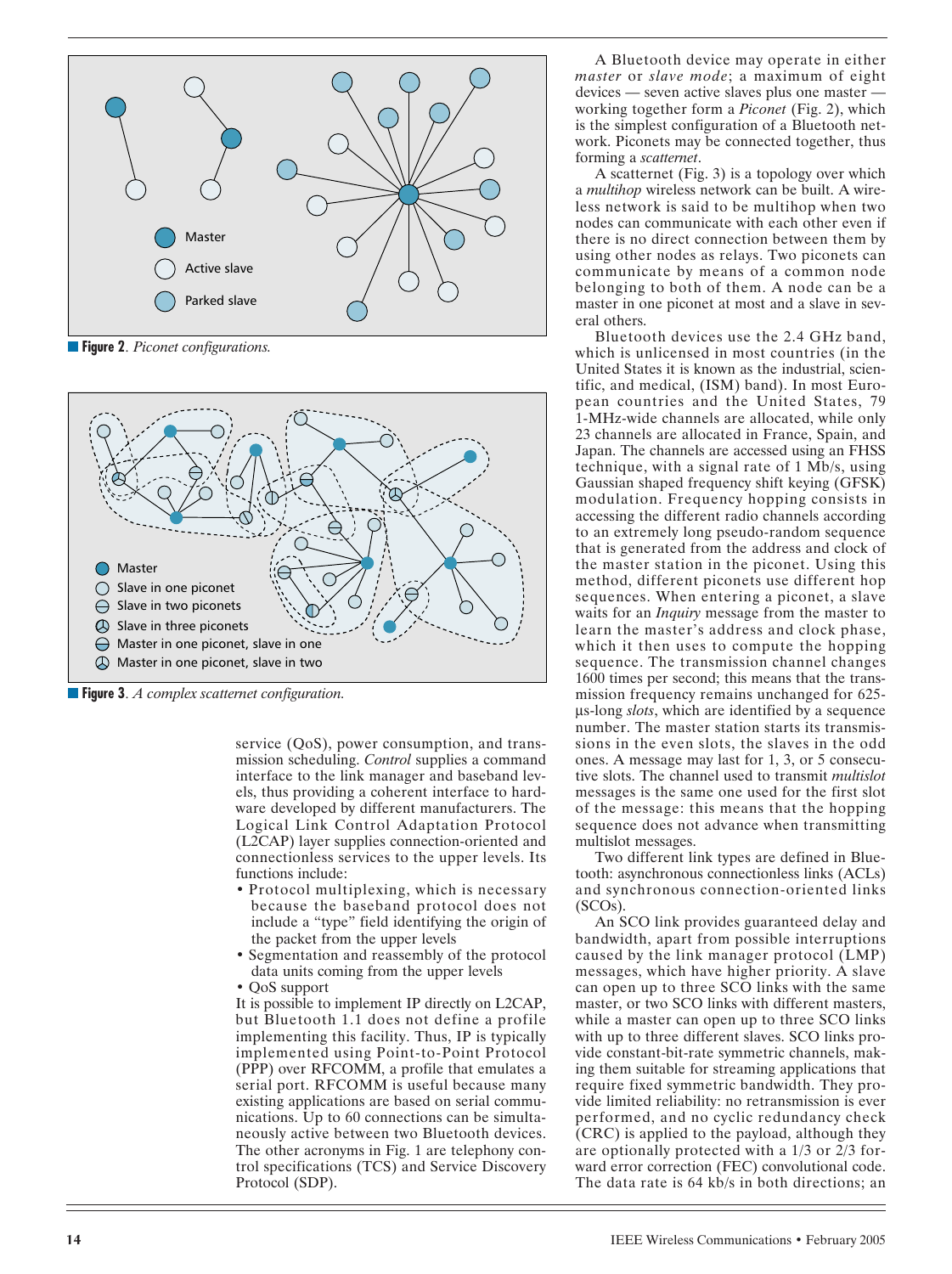asymmetric connection is also defined, with only the forward guaranteed rate of 64 kb/s and 2/3 **FEC.** 

SCO links are suitable for transmitting average-quality voice and music. As an example, Table 1 reports the data transfer speeds required by some audio systems. Figure 4 illustrates the packet exchange sequence in a SCO link.

ACL links are appropriate for non-real-time (datagram) traffic. A slave can exchange one packet at a time with the master according to a schedule between slaves, which is computed by the master. Only a single ACL link can exist between a given slave and the master, which means that applications requiring different QoS parameters cannot be accommodated. ACL links exist in both symmetric and asymmetric flavors, with different preset bandwidths, error protection by means of a 16-bit CRC applied to the payload, optional 2/3 FEC convolutional code, and optional automatic repeat request (ARQ, i.e., packet retransmission on error).

The configuration of the ACL links, from the point of view of bandwidth and QoS, is done by means of an interface offered by the link manager. The configurable parameters are: *type of QoS* (none, best effort, and guaranteed best effort, the latter being the default), *token rate* (the data transfer rate guaranteed on that link; no default), *token bucket size* (the buffer size for the received data, default is zero), *peak bandwidth* (default is not specified), *latency* (default is not specified), and *delay variation* (the maximum allowable difference between packet delays, default is not specified). The use of these parameters is implemented by means of primitives that make a request to the admission control function implemented by the master's link manager. If the master accepts the QoS request, it configures the link with the slave by setting two parameters: the *poll interval* (the maximum time interval between two consecutive transmissions), and  $N_{BC}$  (the number of retransmissions for broadcast packets). The latter are not acknowledged by slaves, so they can be transmitted with a given number of retransmissions to increase their reliability. The link manager may communicate any violation of the requested QoS parameters to the upper levels of the Bluetooth stack. The set of configurable parameters provides the basis for implementing a complete QoS policy by using a Bluetooth stack.

Bluetooth security is divided into three modes:

- Mode 1: nonsecure
- Mode 2: Service level enforced security (after channel establishment)
- Mode 3: Link level enforced security (before channel establishment).

Authentication and encryption at the link level are handled by means of four basic entities:

- The Bluetooth device address, which is a 48 bit unique identifier assigned to each device
- A private authentication key (random number)
- A private encryption key (random number)
- A 128-bit frequently changing random num-

ber, dynamically generated by each device [3] There are two security levels for devices, *trusted* and *untrusted*, and three levels defined for services: open services, services requiring authenti-

| Audio system     | Quality                          | Data rate (kb/s) |
|------------------|----------------------------------|------------------|
| CD audio         | 16-bit stereo, 44.1 kHz sampling | 1411.2           |
| MP3 audio        | Close to CD audio                | 128              |
| POTS (telephone) | 8-bit mono, 8 kHz sampling       | 64               |
| GSM audio        | Close to POTS (telephone)        | 13.42            |

■ **Table 1**. *Data transfer speeds needed by some audio systems.* 



■ **Figure 4**. *An example of packet exchange: dark packets belong to ACL links.* 

cation, and services requiring authentication and authorization.

The same PIN code, of length between 1 and 16 octets, must be entered for each communicating Bluetooth device at initialization; alternatively, the PIN code can be hardwired in all or some of the devices.

## **IEEE 802.11 (WI-FI)**

The aim of the IEEE 802.11 standard [4–7] is to provide wireless connectivity to devices that require quick installation, such as portable computers, PDAs, or generally mobile devices inside a wireless local area network (WLAN). It defines the MAC procedures for accessing the physical medium, which can be infrared or radio frequency. Mobility is handled at the MAC layer, so handoff between adjacent cells is transparent to layers built on top of an IEEE 802.11 device.

#### **History, Current Status, and Prospective Developments**

— In 1997 the IEEE approved a standard for WLAN called 802.11, which specified the characteristics of devices with a signal rate of 1 and 2 Mb/s. The standard specifies the MAC and physical layers for transmissions in the 2.4 GHz band. The spectrum used ranges from 2.4 to 2.4835 GHz in the United States and Europe, while in Japan it ranges from 2.471 to 2.497 GHz. After the good results obtained by companies such as Lucent Technologies and Harris Semiconductors, the IEEE ratified a new amendment, with better performance, called IEEE 802.11.b, which works at additional signal rates of 5.5 and 11 Mb/s: most devices currently on the market are based on this technology. 802.11b specifies some coding modifications, leaving the lower-layer radio characteristics unmodified, and making very small changes to the upper MAC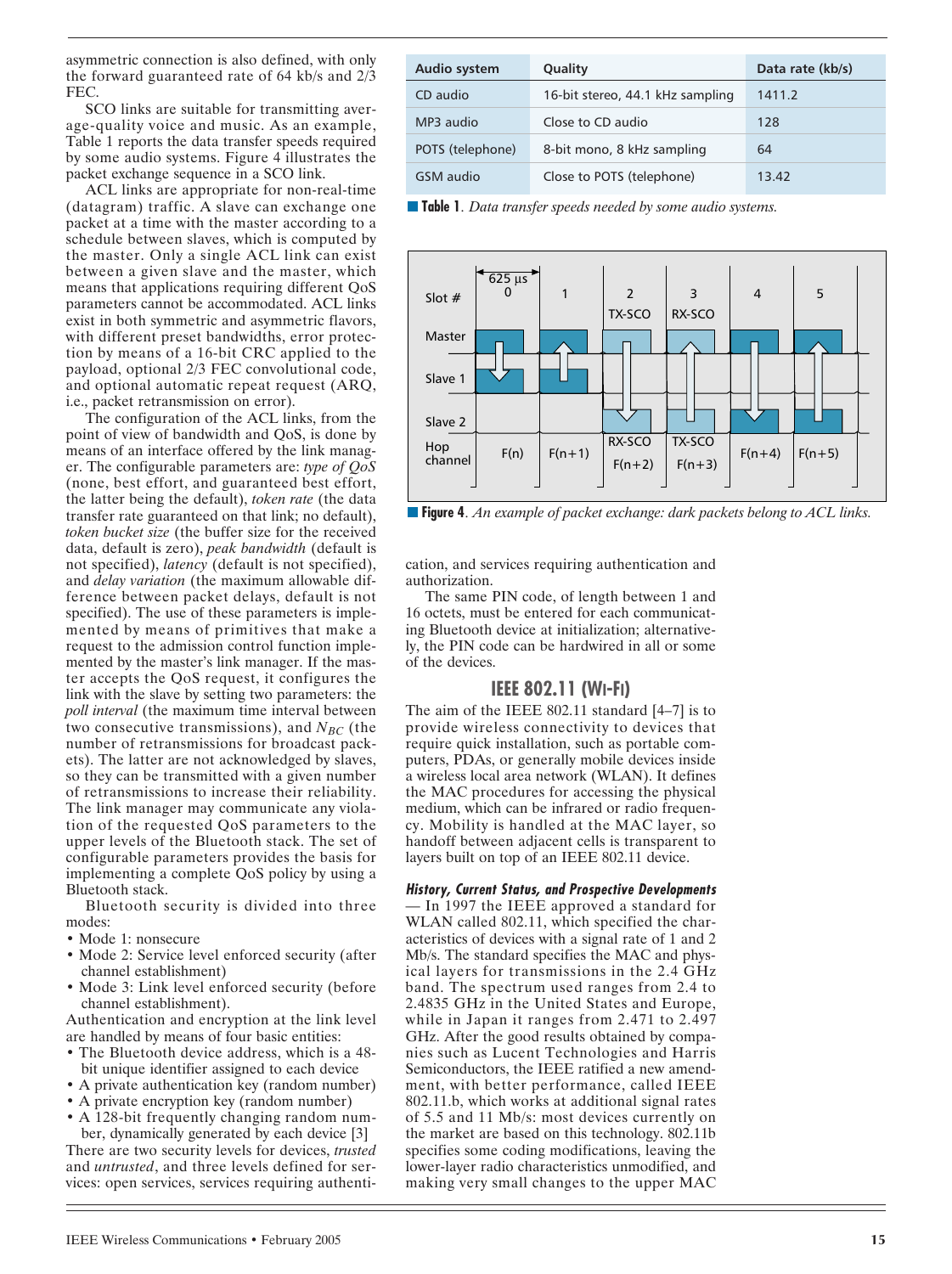| <b>Standard</b>     | <b>Description</b>                 | <b>Status</b>          |
|---------------------|------------------------------------|------------------------|
| <b>IEEE 802.11</b>  | WLAN; up to 2 Mb/s; 2.4 GHz        | Approved 1997          |
| <b>IEEE 802.11a</b> | WLAN; up to 54 Mb/s; 5 GHz         | Approved 1999          |
| IEEE 802.11b        | WLAN; up to 11 Mb/s; 2.4 GHz       | Approved 1999          |
| IEEE 802.11q        | WLAN; up to 54 Mb/s; 2.4 GHz       | Approved 2003          |
| IEEE 802.11e        | New coordination functions for QoS | Task group development |
| <b>IFFF 802.11f</b> | IAPP (Inter-AP Protocol)           | Approved 2003          |
| IEEE 802.11h        | Use of the 5 GHz band in Europe    | Approved 2003          |
| <b>IEEE 802.11i</b> | New encryption standards           | Approved 2004          |
| IEEE 802.11n        | MIMO physical layer                | Task group development |

■ Table 2. *IEEE 802.11 standards family*.

layers, thus facilitating compatibility with 802.11 devices. Hereinafter, conveniently but somewhat inaccurately, the IEEE 802.11 standard has been referred to as Wi-Fi (for wireless fidelity), which is in fact a trademark certifying device interoperability relative to a set of tests defined by the Wi-Fi Alliance.

In the same year, 1997, the IEEE published the specifications of a new amendment of the 802.11 family, 802.11a. The specifications still refer to the MAC and physical layers, and the band used is 5 GHz, which is unlicensed in the United States but not in most other countries. The signal rates are 6, 9, 12, 18, 24, 36, 48, and 54 Mb/s. Devices following this standard should be usable in those parts of Europe where dynamic frequency selection (DFS) and adaptive power control (APC), as specified in the 802.11h amendment, are used; however, six months after the amendment approval (end of 2003), manufacturers were not actively promoting any 802.11h devices, although many of them were announcing devices compliant with European Telecommunications Standards Institute (ETSI) regulations in some European countries.

In 2003, the IEEE approved 802.11g as a further evolution of the 802.11 standard. 802.11g provides the same performance as 802.11a, while working in the 2.4 GHz band, which makes it deployable in Europe. Compatibility with 802.11b devices is guaranteed.

The future for Wi-Fi is likely to be MIMO [8]. MIMO systems use multiple transmit and multiple receive antennas. In a scattering-rich environment, each receiving antenna is able to compute a signature of each of the transmitting antennas, and thus distinguish their transmissions. In principle, such a system has an overall capacity proportional to the number of antennas used, at the price of increased complexity. In August 2003 Airgo announced a Wi-Fi MIMO chipset available for sampling, capable of rates up to 108 Mb/s/channel while remaining compatible with current Wi-Fi standards. The 802.11n task group is working toward definition of a MIMO physical layer.

Table 2 summarizes the status of the IEEE 802.11 standards family, including draft versions and those still in task group development.

**Basic Operation** — When powered on, a Wi-Fi station will scan the available channels to discover active networks where beacons are being transmitted. It then selects a network, be it in ad hoc mode or infrastructured. In the latter case, it authenticates itself with the access point (AP) and then associates with it. If WPA security is implemented, a further authentication step is done, after which the station can participate in the network. Wi-Fi provides for different degrees of QoS, ranging from best effort to prioritized and, in infrastructured networks, guaranteed services. While being part of a network, stations can keep discovering new networks and may disassociate from the current one in order to associate with a new one (e.g., because it has a stronger signal). Stations can roam this way between networks that share a common distribution system, in which case seamless transition is possible. A station can sleep to save power, and when it finishes infrastructured mode operation it can deauthenticate and disassociate from the AP.

**Protocol Overview** — A Wi-Fi WLAN is based on a cellular architecture; each cell is called a basic service set (BSS). A BSS is a set of mobile or fixed Wi-Fi stations. Access to the transmission medium is controlled by means of a set of rules called a *coordination function*. Wi-Fi defines a distributed coordination function (DCF) and a point coordination function (PCF), the latter being optional.

The simplest network configuration is the independent BSS (IBSS), which implements an ad hoc network topology comprising at least two stations; no structure exists, so creating a multihop network requires higher-level protocols. Alternatively, an infrastructured BSS may be part of a wider network, the so-called extended service set (ESS). An ESS is a set of one or more infrastructured BSSes connected via a *distribution system*, whose nature is not specified by the standard: it could be a cabled network or some other type of wireless network; 802.11f specifies the inter-AP protocol. The stations connected to the distribution system are the APs. Services offered by the stations fall into two classes: *station services* and *distribution system services*. The latter are offered by the APs, and allow data transfer between stations belonging to different BSSs. The standard also defines the functions of the *portal*, which is a bridge for interconnecting a Wi-Fi WLAN with a generic IEEE 802.x LAN. Figure 5 illustrates all the typical components of a Wi-Fi network.

The available bandwidth is divided into 14 partially overlapping channels, each 22 MHz wide. Only 11 of these channels are available in the United States, 13 in Europe, and just one in Japan. All the devices in the same BSS (either infrastructured or ad hoc) use the same channel. One of three techniques is used for multiplexing:

- DSSS, which uses a Barker sequence, is adopted for the 1 and 2 Mb/s signal rates.
- CCK, defined in 802.11b, is used for the 5.5 and 11 Mb/s signal rates.
- OFDM, defined in 802.11a and also used in 802.11g, is used for 6, 9, 12, 18, 24, 36, 48, and 54 Mb/s.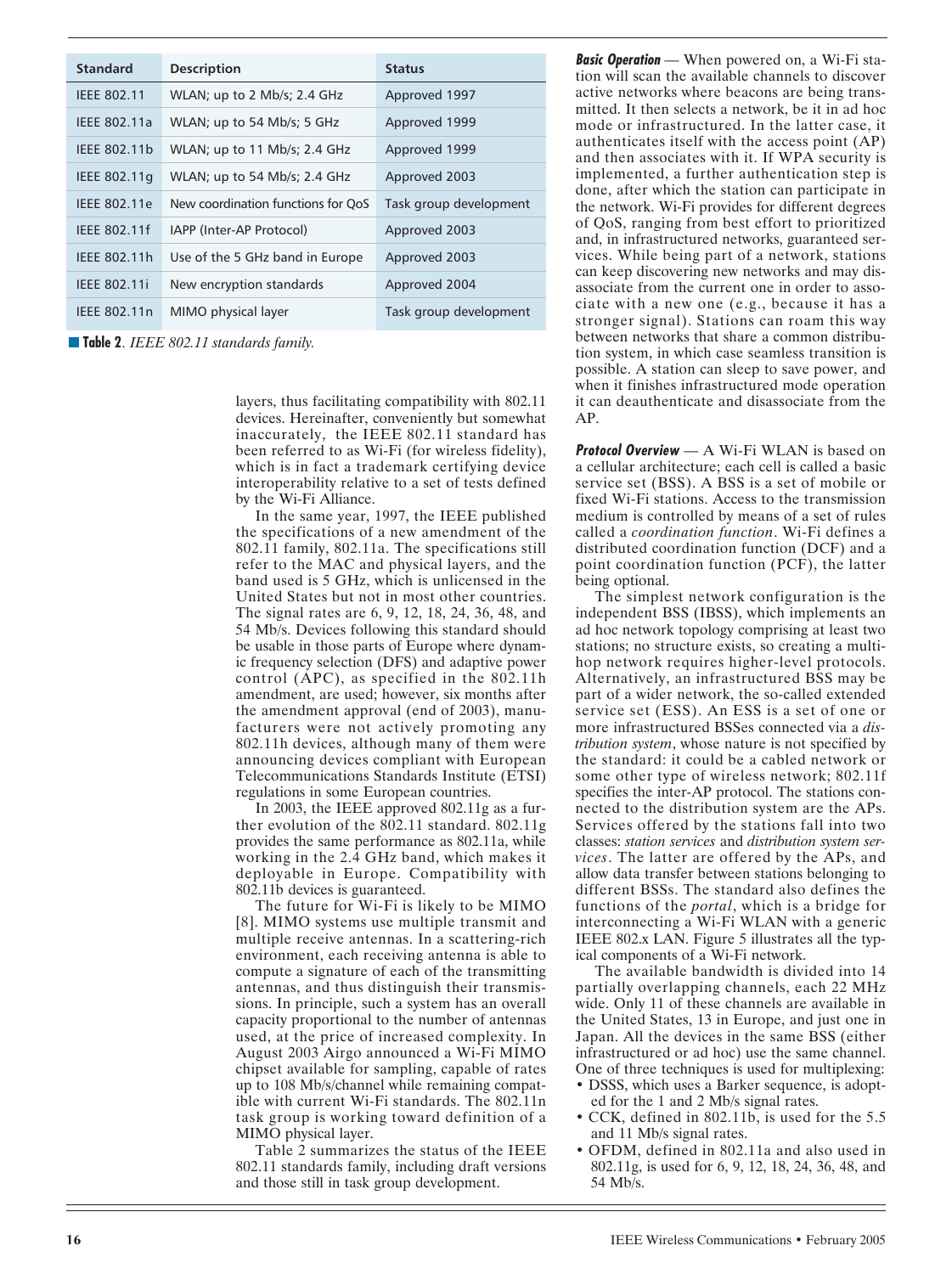Other optional multiplexing schemes are defined in the standard, but we will not mention them here.

DSSS uses an 11-bit Barker sequence, so each sequence of 11 chips codifies a single information bit. The modulation rate is 1 Msymbol/s using either binary phase shift keying (BPSK) or quadrature phase shift keying (QPSK), for transmission rates of 1 or 2 Mb/s, respectively. With CCK, a 16-bit sequence transmitted on the channel codifies either 4 or 8 information bits. The modulation is QPSK at 1.375 Msymbol/s, for signal rates of either 5.5 or 11 Mb/s. Note that in both DSSS and CCK the chip rate is 11 Mchip/s, which means that the lowest layer of the radio section is the same; the difference lies in the modulation and multiplexing. OFDM uses a comb of 52 subcarriers (48 for data) with a spacing of 0.3125 MHz and a symbol duration of 4 µs, for a total of 12 Msymbol/s. Each symbol is protected with a convolutional code of either 3/4, 2/3, or 1/2 rate, using *M*-ary quadrature amplitude modulation (*M*-QAM) with *M* being 2, 4, 16, or 64. The resulting combinations provide signal rates of 6, 9, 12, 18, 24, 36, 48, and 54 Mb/s.

The fundamental Wi-Fi MAC protocol, which must be implemented by every station, is the DCF, which is a carrier sense multiple access with collision avoidance (CSMA/CA) channel access method used in both ad hoc and infrastructured networks. Once a station senses that no other station has transmitted for a short time, called an interframe space (IFS), it transmits a frame. For unicast transmissions, the receiving station replies with an acknowledgment (ack); if the transmitter does not hear the ack, it will retransmit the frame up to a maximum number of times before giving up: this is a standard ARQ mechanism. When a station must send a new frame just after having sent one, it first waits for an IFS, then initializes a *random backoff interval counter* and starts decrementing it at a fixed rate while listening to the channel. If it detects that another station is transmitting, it stops decrementing the counter, waits for the end of the current transmission, waits for one IFS time, and starts decrementing the counter from where it had left: this is called a *backoff* procedure. A backoff procedure ends when the backoff counter reaches zero, at which point a frame is sent. A station enters a backoff procedure even when it wants to transmit a frame, but detects that the channel is busy.

As a variation in the basic DCF access method, stations may optionally use a request to send/clear to send (RTS/CTS) mechanism, which is useful for reducing the number of collisions where hidden terminals are present. To understand that, suppose that stations A and C are both in view of station B, but do not see each other, because either they are too far apart or there is an obstacle between them. In this case, when both A and C transmit data to B they will often collide, because neither will sense the transmission of the other, and neither will back off. To reduce the chance of collision, the transmitting station (say A) first sends an RTS, a very short frame asking permission to transmit, and the receiving station (say B) responds with a



■ **Figure 5**. *Typical components of a Wi-Fi network*.



■ **Figure 6**. *Wi-Fi MAC access modes (coordination function)*.

CTS, meaning it is ready to listen. Station C does not hear the RTS, but it hears the CTS, so it defers transmission. Since an RTS is shorter than a data frame, chances of a collision are reduced.

Wi-Fi defines an *optional* medium access protocol, the PCF, which can be used in an infrastructured topology only. Figure 6 depicts the roles of the DCF and PCF in the Wi-Fi MAC, together with the new EDCA and HCCA coordination functions described below.

The point coordinator (PC), a function normally performed by the AP, uses a round-robin policy to poll each station for data to be transmitted. A PCF can be used to implement a contention-free (CF) access mechanism, in the sense that the PC controls the access of the stations, thus avoiding any contention. The Wi-Fi standard states that the two methods (DCF and PCF) must coexist: when in a BSS a PC is present, the PCF and DCF alternate, thus creating a CF period (CFP) followed by a contention period (CP). It is optional for an AP to act as a PC, and it is optional for a station to implement the possibility of replying to the PC's requests during the CFP. The stations that implement this facility are referred to as CF-pollable stations. The standard requires that a CP must always be present, lasting sufficiently long to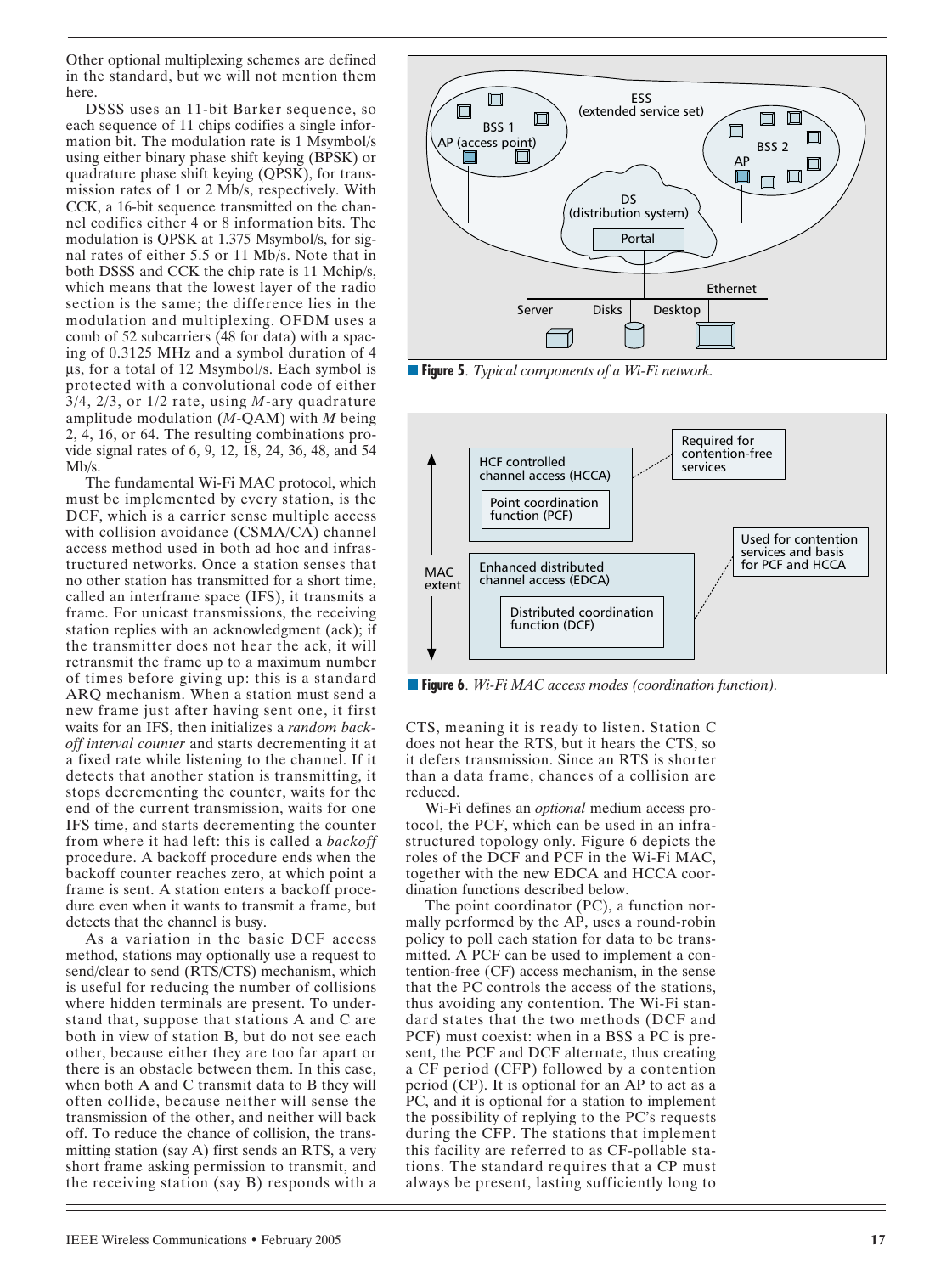Bluetooth is intended for portable products, short ranges, and limited battery power. Consequently, it offers very low power consumption and, in some cases, will not measurably affect battery life. On the other hand, Wi-Fi is designed for longer-range connections and supports devices with a substantial power supply.



n **Figure 7**. *How PCF and DCF alternate. (Reproduced from the IEEE 802.11 standard, page 87.)*

transmit at least a complete frame sequence, in order to allow the transmission of management frames. Figure 7 shows how the DCF and PCF methods alternate: B indicates the reference beacon sent by the PC, at the start of each CFP, for synchronization purposes, which contains important information relevant to the CFP; network allocation vector (NAV) is a counter set by the station to compute the expected end of the current transmission.

The PCF, as described in the standard, has many drawbacks [9]; in fact, it is not implemented in any commercial device. The IEEE 802.11e amendment corrects this situation by redefining the QoS aspects of the multiple access protocol. The new coordination functions are called enhanced distributed channel access (EDCA) and HCF controlled channel access (HCCA), which together constitute the new hybrid coordination function (HCF). The new mechanisms can interoperate with the old ones.

EDCA provides eight different priority levels for data. Each station keeps different queues, and the priority on the channel is implemented via different IFS values: higher-priority queues use a shorter IFS, thus gaining preferential access to the channel. In addition, backoff times are shorter for higher-priority traffic, and collisions result in preemption of the channel by the highest-priority colliding transmitter.

In HCCA, one of the stations has the role of hybrid coordinator (HC). Thanks to centralized control, HCCA provides hard guarantees expressed in terms of service rate, delay, and jitter [10].

The Wi-Fi specification security framework is called the Wireless Equivalent Privacy (WEP) protocol. An important component of WEP is the use of the stream cipher RC4, which is well known and widely used; unfortunately, its implementation in Wi-Fi is of questionable quality [11]. Because of the nature of a wireless packet network, which will frequently drop packets, it is not easy to maintain synchronization between the encryptor and decryptor for any length of time. To overcome this limitation, WEP uses a 24-bit initialization vector to generate the cipher key stream on each packet. Since the initialization vector is so short, eavesdropping on a busy network makes it possible to break the cipher in a reasonable length of time [12].

In late 2002 the Wi-Fi Alliance defined Wireless Protected Access (WPA), a notable improvement over WEP intended as an intermediate step while the 802.11i specifications were being worked out. WPA uses the 802.1X/EAP framework with Temporal Key Integrity Protocol (TKIP) for the cipher suite and an Extensible Authentication Protocol (EAP) method for authentication or, alternatively, preshared keys for implicit authentication; it is widely implemented in currently marketed devices.

In mid-2004 the 802.11i working group finalized an amendment providing a comprehensive authentication framework based on 802.1X and EAP methods, also known as WPA2. Different EAP methods can be used for authentication and key material generation based on different application needs, ranging from user names and passwords to certificates and smart cards. The 802.11i amendment also defines two cipher suites: TKIP, which can be implemented as a software upgrade on existing equipment, and CCMP (based on AES), which requires new equipment to support the computationally complex AES encryption algorithm. TKIP uses a key mixing function to generate per-frame WEP keys and a 48-bit initialization vector, rather than the 24-bit vector used by WEP.

## **COSTS AND POWER CONSUMPTION**

Bluetooth is intended for portable products, short ranges, and limited battery power. Consequently, it offers very low power consumption and, in some cases, will not measurably affect battery life. On the other hand, Wi-Fi is designed for longer-range connections and supports devices with a substantial power supply. On average, a typical Bluetooth device absorbs about 1–35 mA, while a Wi-Fi device typically requires between 100–350 mA. This dramatic difference makes Bluetooth the only practical choice for mobile applications with limited battery power. On the other hand, when greater ranges are needed and power consumption is less of an issue, Wi-Fi is usually the best solution.

In this section two wireless products for which detailed characteristics are publicly available, one for Bluetooth and one for Wi-Fi, are briefly presented as an example and compared in terms of power consumption and costs.

## **CSR BLUECORE ARCHITECTURE FOR BLUETOOTH**

Cambridge Silicon Radio (CSR) designs and produces single-chip complementary metal oxide semiconductor (CMOS) units for Bluetooth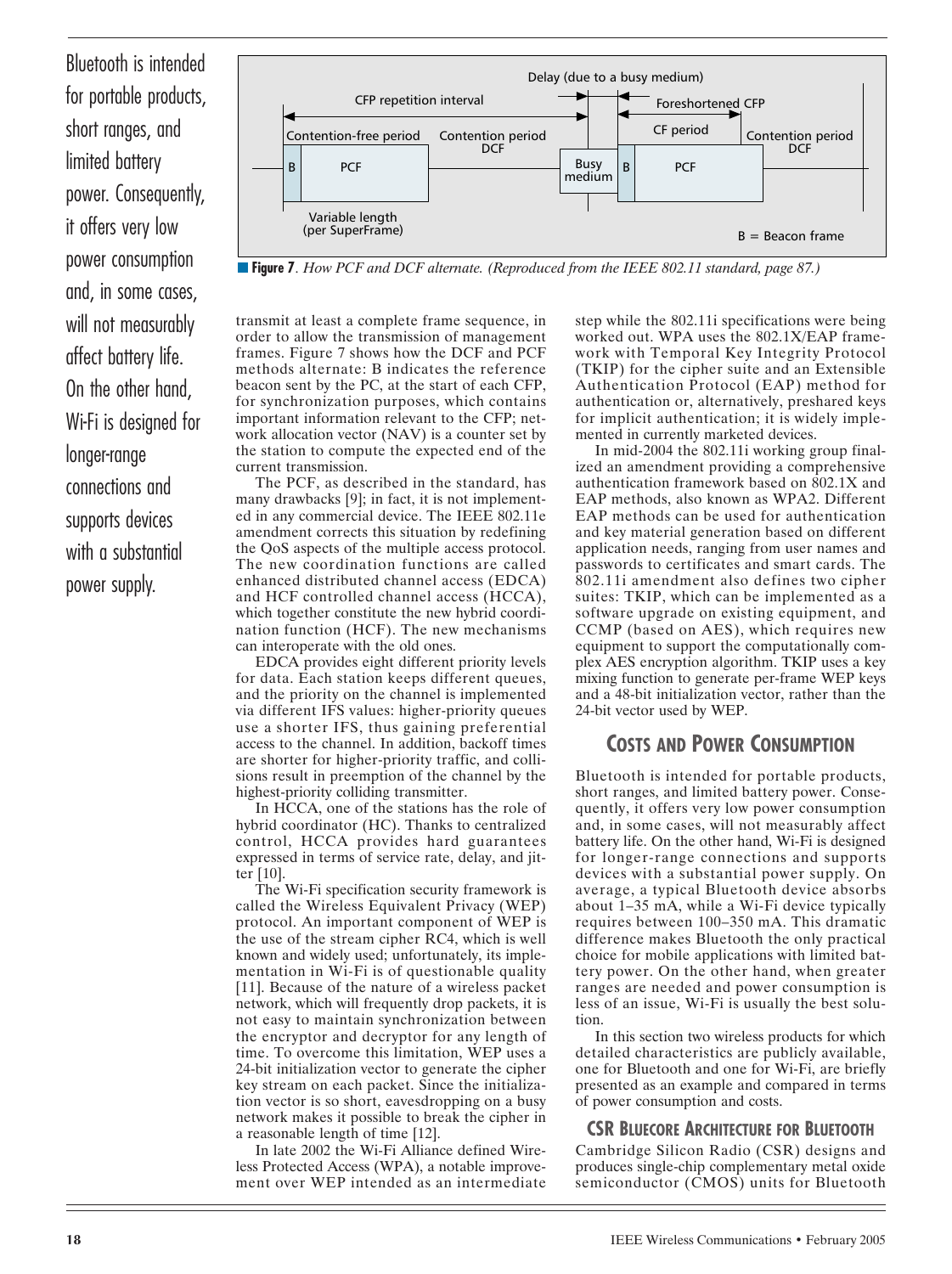devices. Available chipsets include the Bluecore01 and Bluecore02, both of which implement the baseband and radio levels in the Bluetooth stack; their specifications are publicly available.

In Bluecore01 a flash memory may be added containing the firmware that implements the link controller, link manager, and host controller interface levels, and may optionally include the logical link ccontrol level, adaptation protocol, RFCOMM protocol for the serial ports, and Service Discovery Protocol (SDP). Bluecore02 gives some more options (e.g., including the flash memory in the chip) and requires about half the power.

**Power Management in Bluetooth** — Two main states are defined for Bluetooth devices:

**Standby:** No data are exchanged, only the clock is running.

**Connection:** Each device is connected with the master of the piconet. Four substates are possible:

- Active mode: The device is active in the piconet.
- Sniff mode: This is a low-power-consumption state as the listening activity is working during sniff slots only.
- Hold mode: The ACL traffic of a device is stopped for a certain period.
- Park mode: The device is no longer a member of the piconet, but remains synchronized with the master of the piconet; this is the lowestpower-consuming state.

#### **Power Management in the Bluecore Chipset** — Bluecore family chips offer two low-power modes:

**Shallow sleep mode:** The processor clock is reduced, which reduces the current absorption to 2 mA for 01 chips, and a little less for 02 chips.

**Deep sleep mode:** Most of the chip's circuits are switched off, which reduces the current absorption to 100 µA for the 01 series and even less for the 02 family. About 10 ms are necessary to enter or exit this mode. This mode can be used only if no SCO link is active and all the ACL links are in one of the power save modes (hold, sniff, park). Some other restrictions are imposed, such as the PCM port must be inactive, no USB connections must be active, and UART connections are forced to close.

**Costs for the Bluecore Chipset** — The Bluecore02- External chipset costs US\$70 for five units. Table 3 shows the current absorbed by the CSR Bluecore01 and Bluecore02-External chips [13].

## **WI-FI INTERSIL PRISM ARCHITECTURE**

Intersil Corp. has been one of the major hardware producers for the development of Wi-Fi devices<sup>1</sup> in all its versions. Intersil is descended from Harris Semiconductors which, together with Lucent Technologies, proposed the modifications to the Wi-Fi standard from which the 802.11b amendment was derived. The Intersil Wi-Fi business was sold to GlobespanVirata, which was then acquired by Conexant. We consider the Intersil Prism architecture because data sheets for the chipsets were publicly available.

Both the PHY and MAC layers are implemented for Wi-Fi devices. The Prism 2 chipset is composed of:

•A baseband/MAC (ISL 3871) processor with the following characteristics:

- USB 1.1 interface
- Firmware that realizes all the functions provided by the 802.11b standard
- Active autonomous scan
- Baseband DSSS processor
- DBPSK and DQPSK modulations
- CCK multiplexing and Barker sequence
- Integrated analog-to-digital (A/D) and D/A converters for automatic gain control (AGC) and transmission power adaptive control •An RF amplifier (ISL 3984)

•A voltage controlled oscillator (VCO, ISL 3084)

•A chip to feed the radio level (ISL 3684)

The following presents an overview of the provisions of the Wi-Fi standard on the topic of power management, and a comparison of these is made with what the Prism chipset offers on this topic.

**Wi-Fi power Management** — A Wi-Fi device may be in either the awake or doze state. In the doze state the station cannot either transmit or receive, which reduces power consumption. Consequently, there are two power management modes: active mode (AM) and power save (PS) mode. The handling of the stations in PS mode differs according to the topology of the Wi-Fi network as follows.

**Infrastructured Network** — A station in AM which wants to pass in PS must signal the AP by using the power management bit in the header of its packets. The AP stores all the traffic addressed to stations that are in PS mode; when transmitting the periodic beacon, the AP sends the list of stations in PS mode and whether it has traffic queued for them. At regular and configurable time intervals, the stations in PS switch to AM in order to receive the beacon. If there is traffic addressed to them, the stations can receive it and then return to PS. Figure 8 illustrates this situation.

**Ad Hoc Network** — Stations can use the PS mode, but the task of storing the traffic addressed to them is distributed among all the active stations since no AP exists. All stations in PS mode switch to awake state in a temporal window (ATIM window) during which the stations that have traffic stored for others send special frames (ATIM frames). If a station receives an ATIM frame addressed to it, it remains in awake state in order to receive its traffic; otherwise, the station returns to PS mode until the next ATIM window is started.

Note that:

• Due to the absence of a reference station such as the AP, the instantaneous state of a station (awake or doze) can only be estimated by all other stations of the ad hoc network (e.g., according to the history of past transmissions). In this topology, the standard does not specify any methodology for estimating the power state of the stations.

A Wi-Fi device may be in either the awake or doze state. In the doze state the station cannot either transmit or receive, which reduces power consumption. Consequently, there are two power management modes: active mode and power save mode.

*<sup>1</sup> In 2001 Intersil controlled about 66 percent of the world market in the manufacture of IEEE 802.11b chipset.*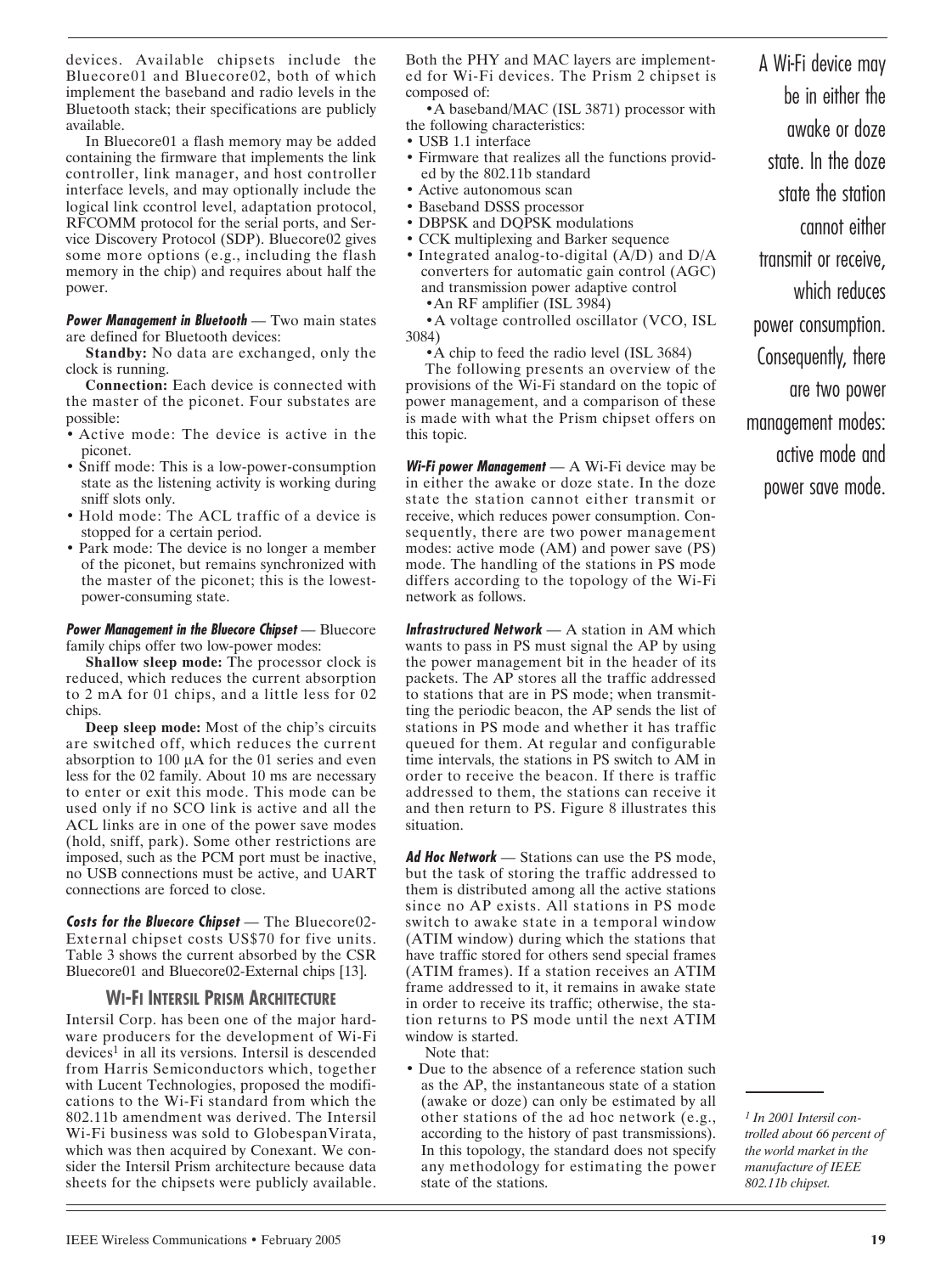

n **Figure 8**. *Power handling states in an infrastructured Wi-Fi device.*

• The transmission and reception of the ATIM frames during the ATIM window occur according to DCF rules, i.e. according to the CSMA/CA access method. It means that a station could receive an ATIM frame addressed to itself, wait for the data, and yet not receive them because of congestion on the shared channel.

In conclusion, the Wi-Fi standard specifies only one low-power state, the Doze state.

**Power Management in the Prism Chipset** — The chipset of the Prism family has largely been used for the development of wireless cards, available for several buses: PCI, PCMCIA, USB, and CompactFlash.

The first-generation Prism chipsets [14] offer several power-saving modalities, which the MAC selects on the basis of the time interval between two consecutive Awake periods. The chipsets of the Prism 2 and 3 families reduce power consumption. Table 4 summarizes the publicly available data for the Prism 2 family.

**Costs for Prism Chipsets** — The Prism 3 kit costs about US\$40 in sets of 500 units, and includes:

- ISL3084 (SiGe VCO)
- ISL3684 (transceiver, direct up/down converter, single-chip PHY)
- ISL3871 (integrated baseband processor/MAC for USB/PCMCIA, 11 Mb/s DS controller)
- ISL3984 (SiGe RF power amplifier, 2.4–2.5) GHz, +18 dBm with detector, MLFP package)
- ISL3872 (integrated baseband processor/MAC for mini-PC, 11 Mb/s DS controller)

## **BLUETOOTH AND WI-FI COMPARISON**

In this section we compare the two protocols, focusing particularly on the following items:

- Spectrum used, modulation characteristics, and interference problems
- Power requirements
- Characteristics of network topology, particularly with regard to the possibility of extending the basic cells to interconnect with other network types, and routing problems
- Ability to create an efficient network, particularly with regard to the maximum number of terminals that can be handled in a basic cell, creation speed of networks, and how the networks are created and maintained

| <b>Operation mode</b>                                       | Average          | $VDD = 3.0 V$ $VDD = 3.0 V$<br>Temp. = $20^{\circ}$ C Temp. = $20^{\circ}$ C Temp. = $20^{\circ}$ C<br>Peak | $VDD = 1.8 V$<br>Average |
|-------------------------------------------------------------|------------------|-------------------------------------------------------------------------------------------------------------|--------------------------|
| SCO connection HV3 (1 s interval sniff mode) (slave)        | 41 mA            |                                                                                                             |                          |
| SCO connection HV3 (1 s interval sniff mode) (master)       | 42 mA            |                                                                                                             |                          |
| SCO connection HV3 (40 s interval sniff mode) (slave)       |                  |                                                                                                             | $26 \text{ mA}$          |
| SCO connection HV3 (40 s interval sniff mode) (master)      |                  |                                                                                                             | $26 \text{ mA}$          |
| SCO connection HV1 (slave)                                  | 78 mA            |                                                                                                             | 53 mA                    |
| SCO connection HV1 (master)                                 | 77 mA            |                                                                                                             | 53 mA                    |
| ACL data transfer 115.2 kb/s UART (master)                  | 29 <sub>mA</sub> |                                                                                                             | $15.5 \text{ mA}$        |
| ACL data transfer 720 USB (slave)                           | 81 mA            |                                                                                                             | 53 mA                    |
| ACL data transfer 720 USB (master)                          | 82 mA            |                                                                                                             | 53 mA                    |
| Peak current during RF burst                                |                  | 135 mA                                                                                                      |                          |
| ACL connection, sniff mode 40 ms interval, 38.4 kb/s UART   | $5.5 \text{ mA}$ |                                                                                                             | 40 mA                    |
| ACL connection, sniff mode 1.28 ms interval, 38.4 kb/s UART | $1.1 \text{ mA}$ |                                                                                                             | 0.5 <sub>mA</sub>        |
| Parked Slave, 1.28 ms interval, 38.4 kb/s UART              | $1.1 \text{ mA}$ |                                                                                                             | 0.6 <sub>mA</sub>        |
| Standby mode (connected to host, no RF activity)            |                  |                                                                                                             | $0.047 \text{ mA}$       |
| Deep sleep mode                                             | $0.09$ mA        |                                                                                                             | $0.02 \text{ mA}$        |

■ **Table 3**. *Power save modes in the Bluecore01 and Bluecore02-External chipsets.*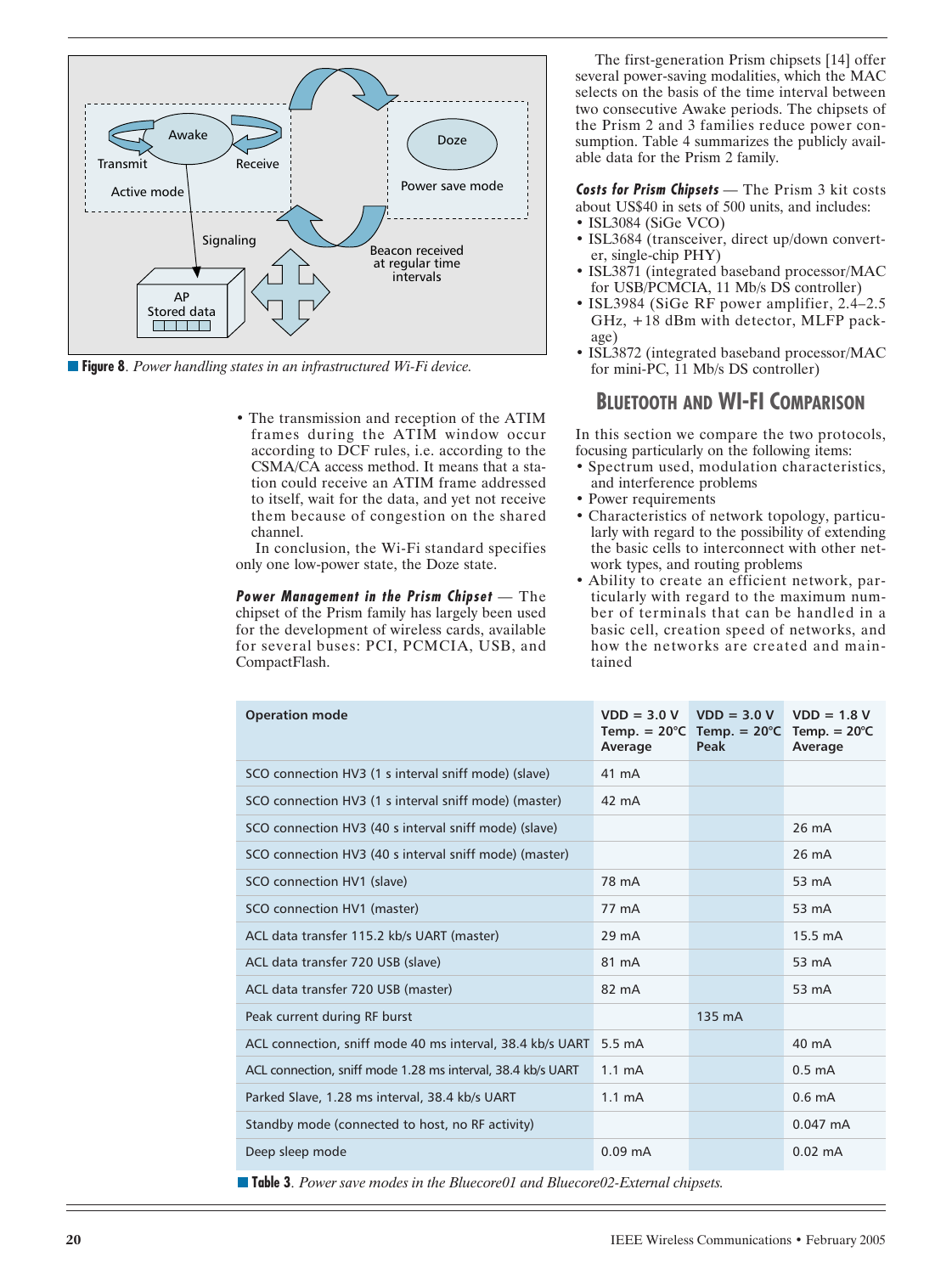| Mode                                              | Time spent |                          |                          |                          | <b>Power consumption</b>                 |  |
|---------------------------------------------------|------------|--------------------------|--------------------------|--------------------------|------------------------------------------|--|
|                                                   | in TX      | in RX                    | in power save            | to return active         |                                          |  |
| TX (continuous)                                   | 100%       | $\overline{\phantom{0}}$ |                          |                          | 488 mA (Prism 1)<br>325 mA max (Prism 2) |  |
| RX (continuous)                                   |            | 100%                     | $\overline{\phantom{0}}$ | $\overline{\phantom{0}}$ | 287 mA (Prism 1)<br>215 mA max (Prism 2) |  |
| Average current consumption<br>without power save | 2%         | 98%                      | $\overline{\phantom{0}}$ | $\overline{\phantom{0}}$ | 290 mA (Prism 1)<br>187 mA (Prism 2)     |  |
| Average current consumption<br>with power save    | 2%         | 8%                       | 90% (mode 4)             | $\qquad \qquad -$        | 50 mA (Prism 1)<br>43 mA (Prism 2)       |  |
| Power saving mode 1                               |            | $\overline{\phantom{0}}$ | 100%                     | $1 \mu s$ (Prism 1)      | 190 mA (Prism 1)                         |  |
| Power saving mode 2                               |            |                          | 100%                     | $25 \mu s$ (Prism 1)     | 70 mA (Prism 1)                          |  |
| Power saving mode 3                               |            |                          | 100%                     | 2 ms (Prism 1)           | 60 mA (Prism 1)                          |  |
| Power saving mode 4                               |            | $\overline{\phantom{0}}$ | 100%                     | 5 ms (Prism 1)           | 30 mA (Prism 1)<br>25 mA (Prism 2)       |  |

■ **Table 4**. *Power save modes in the Prism chipset.* 

- Characteristics of the links among the devices of a single basic cell and the maximum attainable throughput
- Security
- Ability to offer a given QoS

## **RADIO COMMUNICATION**

At the physical level we only consider radio frequency (RF) links, and do not describe the infrared transmission methods defined for Wi-Fi since no infrared commercial device has ever hit the market.

**Radio Bandwidth, Bandwidth Usage, Modulation** — Both protocols use a spread spectrum technique in the 2.4 GHz band, which ranges from 2.4 to 2.4835 GHz, for a total bandwidth of 83.5 MHz. Wi-Fi can also use the 5 GHz band. Bluetooth uses frequency hopping (FHSS) with 1 MHz wide channels, while Wi-Fi uses different techniques (DSSS, CCK, OFDM) with about 16 MHz wide channels. Frequency hopping is less sensitive to strong narrowband interference that only affects a few channels, while DSSS is less sensitive to wideband noise. Both standards use ARQ at the MAC level (i.e., they retransmit packets for which no ack is received). Since Wi-Fi always uses the same frequency, retransmitted packets only benefit from time diversity, while Bluetooth also takes advantage of frequency diversity because of frequency hopping. Future radio layers will likely use UWB for Bluetooth and MIMO for Wi-Fi.

**Noise Adaptation** — Both protocols allow different levels of protection from noise: Wi-Fi uses several modulation, coding, and multiplexing techniques corresponding to signal rates ranging from 1 to 54 Mb/s, while Bluetooth uses a fixed signal rate of 1 Mb/s and several coding rates. Both protocols can exploit this flexibility in order to adapt to changing radio conditions, but the standards do not specify any algorithm for switching the signal and coding rates, so that implementers are free to choose their own.

While the adaptation is done at the physical layer in Wi-Fi, and as such it is transparent to higher layers, in Bluetooth this is done at the link layer.

**Interference** — Both technologies suffer from interference from other devices operating in the same radio bands. The 5 GHz band used by IEEE 802.11a is also used by 5 GHz cordless phones, while the 2.4 GHz band used by both Bluetooth and IEEE 802.11g is crowded with microwave ovens, HomeRF devices, and 2.4 GHz cordless phones. While both standards are inherently resistant to interference, their very success is making the problem worse than it was during their emergence. The IEEE 802.11 Coexistence Task Group 2 and Bluetooth SIG Coexistence Working Group are addressing this matter with the aim of making the Wi-Fi and Bluetooth standards coexist peacefully. An outcome of this work is the proposed *adaptive frequency-hopping scheme* for Bluetooth, which would permit Bluetooth radios to identify and avoid the frequencies used by nearby Wi-Fi systems and increase throughput while minimizing, or eliminating, interference for both systems. Another is *transmit power control*, which is handled in IEEE 802.11h.

**Traffic Sensitivity** — The aggregate throughput of a Piconet is independent of the traffic offered because access is centrally arbitrated. Conversely, the aggregate throughput on a BSS is dependent on the traffic offered due to the distributed CSMA/CA technique, which uses collisions as a means of regulating access to the shared medium. Efficiency in a BSS is lower at higher load, while it is constant in a piconet.

**Transmission Power** — Both protocols define power limitations for devices according to the limits imposed by the various telecommunications regulatory bodies.

Table 5 summarizes the power limitations for Bluetooth. Most devices on the market are

Frequency hopping is less sensitive to strong narrowband interference that only affects a few channels, while DSSS is less sensitive to wideband noise. Both standards use ARQ at the MAC level, i.e., they retransmit the packets for which no acknowledgment is received.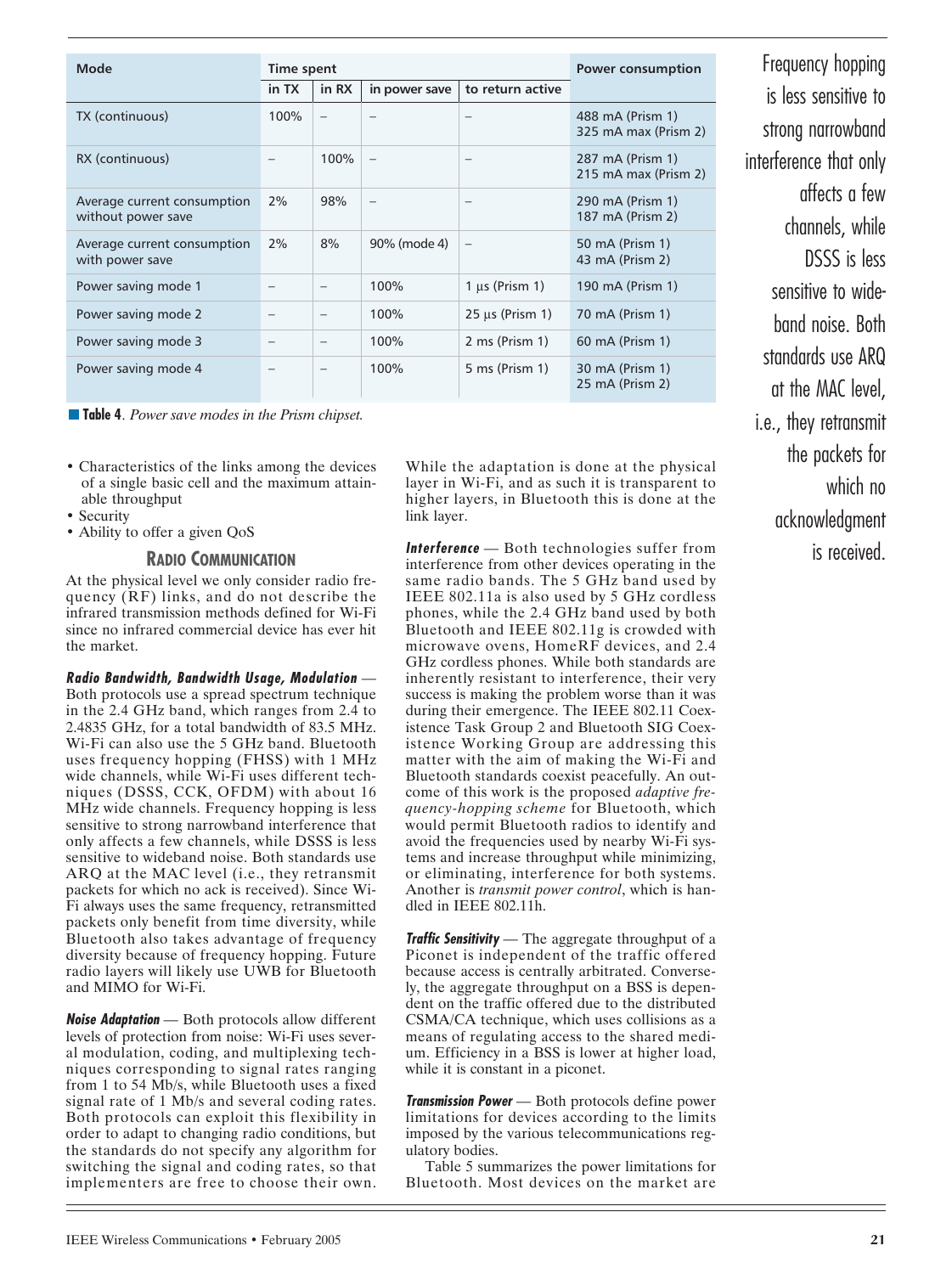| dard | Power class | Maximum output power | Nominal output power | Minimum output power |
|------|-------------|----------------------|----------------------|----------------------|
| all  | Class 1     | 100 mW (20 dBm)      | <b>NA</b>            | $1$ mW (0 dBm)       |
| llow | Class 2     | $2.5$ mW (4 dBm)     | $mW(0$ dBm)          | $0.25$ mW (-6 dBm)   |
| ıwer | Class 3     | 1 mW (0 dBm)         | <b>NA</b>            | <b>NA</b>            |
|      | _______     |                      |                      |                      |

**■ Table 5**. *Power classes of Bluetooth devices.* 

intended to replace short cables: they have fixed output power and usually fall into Class 1. Devices intended for general communications generally fall into Class 2 or Class 3 and have variable output power.

The Wi-Fi standard mandates that all devices must allow for different power level settings. Most devices on the market provide an EIRP between 30–100 mW, that is, between 15–20 dBm. Many have fixed output power levels, while others are able to programmatically adjust output power.

## **NETWORK SIZE**

The maximum number of devices belonging to the network's building block (i.e., the piconet for Bluetooth and the BSS for Wi-Fi) is 8 (7 slaves plus one master) for a piconet, 2007 for a structured BSS, and unlimited for an IBSS. Up to 255 Bluetooth slaves can be put in *park mode*, a state where they do not participate in data exchanges while keeping synchronization with the master's transmissions. Both protocols have a provision for more complex network structures built from the respective basic blocks: the ESS for Wi-Fi and the scatternet for Bluetooth.

# **SPATIAL CAPACITY**

We define *spatial capacity* as the ratio between aggregated data transfer speed and transmission area used. Bluetooth, in a nominal range of 10 m, allows the allocation of 20 different piconets, each with a maximum aggregate data transfer speed around 400 kb/s [15]. Wi-Fi allows interference-free allocation of four different BSSs, each with aggregate transmission speed of 910 kb/s in a nominal range of 100 m, or 31.4 Mb/s in a nominal range of 10 m. Thus, spatial capacities can be evaluated for 802.11g at roughly 0.1 kb/s  $\cdot$  m<sup>2</sup> at minimum speed or 400 kb/s  $\cdot$  m<sup>2</sup> at maximum speed, and  $25$  kb/s  $\cdot$  m<sup>2</sup> for Bluetooth. It is important to notice that these numbers are intended as guidelines only, since in real cases other factors, such as receiver sensitivity and interference, play a major role in affecting the attainable data transmission speed.

# **PACKETIZATION, FEC, AND THROUGHPUT**

Bluetooth datagram payloads (ACL links) are protected by a 16-bit CRC, while stream payloads (SCO links) are not; all headers are protected by an 8-bit CRC. Different FEC types can be applied to Bluetooth packets: no FEC, or 1/3 and 2/3 (a shortened Hamming code) FECs are available. An SCO packet has fixed length, fitting a single slot, and a fixed 64 kb/s throughput with fixed packet lengths of 10, 20, or 30 bytes. An ACL packet fits into 1, 3, or 5 slots. The payload lengths are fixed, ranging from 17 to 339 bytes, with symmetric throughput ranging from 108.8 to 433.9 kb/s, and asymmetric throughput going up to 732.2/57.6 kb/s.

Wi-Fi packets are variable in length, with payload size ranging from 0 to 2304 bytes; they are protected by a 32-bit CRC. The maximum theoretical one-way data throughput between two hosts (no collisions) with 1500-byte-long packets in an interference-free environment is shown in Table 6 [16]. In [17] it is shown that for the average Internet mix of IP packet sizes and supposing a fixed signal rate of 11 Mb/s, the expected data rate is around 3 Mb/s with CSMA/CA and 2 Mb/s with RTS/CTS.

## **NETWORK TOPOLOGIES**

Let us consider different topology configurations. In some cases, a direct comparison is possible between the cases of Bluetooth and Wi-Fi, while other configurations have no counterpart.

**Piconet versus Infrastructured BSS** — The Bluetooth *piconet* and the *infrastructured BSS* topology in Wi-Fi show many analogies. In both cases, traffic is handled by a central unit, called the master in Bluetooth and AP in Wi-Fi, respectively. The difference is that in the piconet the master always regulates the channel access of the slaves, while the corresponding Wi-Fi function is not currently implemented; this may change with the advent of 802.11e devices. In these topologies, the master (or AP) is responsible for routing packets between stations. The maximum number of slave units is 7 in Bluetooth, 2007 in Wi-Fi; the nominal range is 10 m in Bluetooth, 100 m in Wi-Fi. Connection with external networks is defined for Bluetooth by the LAN Access Profile, while a Wi-Fi AP is structurally able to act as a bridge.

**Scatternet vs. IBSS** — Topological analogies can also be found between the Bluetooth *scatternet* configuration and the Wi-Fi ad hoc *IBSS*. They are both ad hoc networks, with dynamically variable topology. One difference is that the scatternet has substructures, piconets, while the IBSS has a flat structure. Both need a global addressing mechanism and a routing mechanism in order to ensure global connectivity among stations. In Wi-Fi a global addressing mechanism exists, since the devices are identified by a MAC 802 address. Bluetooth does not provide any global addressing, which should then be provided by upper-layer protocols (e.g., at the IP level). As far as packet routing is concerned, neither standard specifies any mechanism for routing the packets inside the scatternet or IBSS. Since these topologies are dynamic, the major problems are related to nodes joining and leaving the

**22** IEEE Wireless Communications • February 2005

The Wi-Fi stand mandates that devices must a for different po level settings. Most devices on the market provide an EIRP between 30 and 100 mW, that is, between 15 and 20 dBm. Many have fixed output power level, while others are able to programmatically adjust the output power.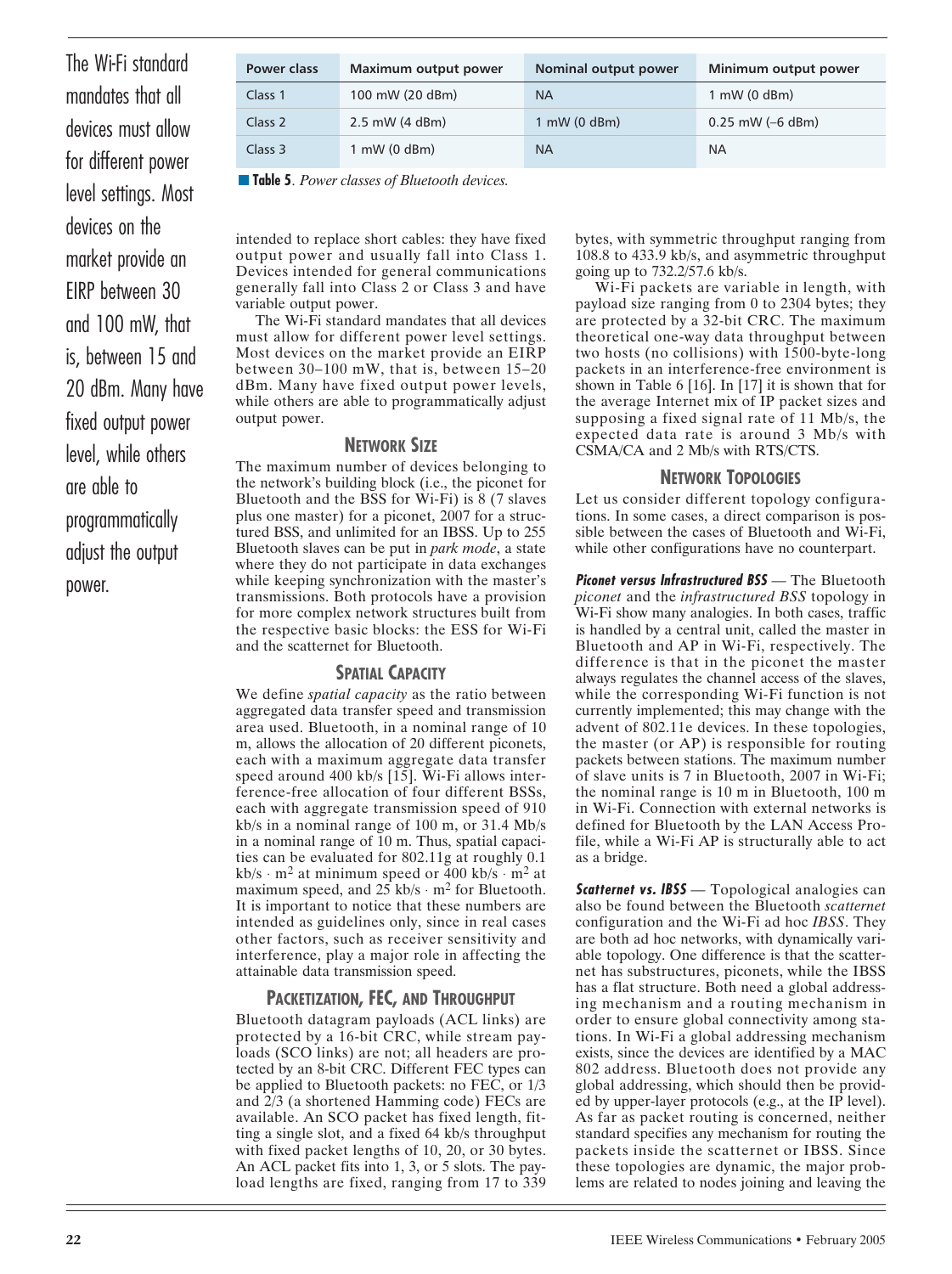| Signal<br>rate | <b>Multiplexing</b> | <b>CSMA/CA</b> | <b>RTS/CTS</b> |
|----------------|---------------------|----------------|----------------|
| 1 Mb/s         | DSSS                | $0.91$ Mb/s    | $0.87$ Mb/s    |
| 2 Mb/s         | <b>DSSS</b>         | $1.71$ Mb/s    | 1.56Mb/s       |
| Mb/s           | <b>CCK</b>          | 3.897 Mb/s     | 1.77 Mb/s      |
| $11$ Mb/s      | <b>CCK</b>          | $6.06$ Mb/s    | $4.52$ Mb/s    |
| 6 Mb/s         | <b>OFDM</b>         | 5.40 Mb/s      | $5.13$ Mb/s    |
| $12$ Mb/s      | <b>OFDM</b>         | $10.1$ Mb/s    | $9.43$ Mb/s    |
| $24$ Mb/s      | <b>OFDM</b>         | 17.8 Mb/s      | 16.1 Mb/s      |
| 54 Mb/s        | <b>OFDM</b>         | 31.4 Mb/s      | 26.7 Mb/s      |

■ **Table 6**. *Maximum data transfer speeds for Wi-Fi.* 

network and to link breaks caused by moving terminals and obstacles. In an IBSS, these events do not cause any modifications in the flat structure of the ad hoc network, while in a scatternet both may trigger reorganization of the underlying piconets and a change in scatternet structure.

**ESS and LAN Access Profile** — The ESS defined in Wi-Fi has no analogous Bluetooth concept, unless a structure is built where two or more piconets implementing the LAN access or personal area network (PAN) profiles are interconnected to an external network (e.g., to a cabled LAN).

## **DISCOVERY AND ASSOCIATION**

Bluetooth uses an *Inquiry procedure* and a *Page scheme* to discover new devices in the coverage area and establish new connections. The Inquiry procedure is periodically initiated by the master device to discover the MAC addresses of other devices in its coverage area. The master device uses a Page scheme to insert a specific slave in the Piconet, by using the slave's MAC address and clock, collected during the Inquiry procedure. In order to set up a piconet with the maximum number of active slave devices (seven), an average time of 5 s for the Inquiry phase, and 0.64 s for each Page phase  $(0.64 \cdot 7 = 4.48 \text{ s})$  are necessary, thus requiring a maximum of 9.48 s. We consider no external interference.

Wi-Fi uses the *Scan*, *Authentication*, and *Association* procedures. The Scan procedure (whether in active or passive mode) is used to discover the MAC addresses and other parameters of the Wi-Fi devices in the terminal's coverage area. In passive mode, the average time of the Scan procedure is 50 ms multiplied by the number of channels to probe. In active mode, the device sends a *probe request* frame and waits for a *probe response* from the stations that received the probe request. In this case the minimum discovery time, without external interference, in a network far from saturation is equal to the time needed to transmit a probe request plus a DCF IFS interval, plus the transmission time of a probe response, multiplied by the number of channels to probe (i.e., 3 ms at 1 Mb/s or 0.45 ms at 11 Mb/s).

In Wi-Fi ad hoc networks, the Authentication

procedure is optional. In an infrastructured network, once a device has discovered the AP by means of the Scan procedure, it must perform Authentication with the AP and then the Association. Once the Association with the AP is made, the station can communicate with stations in other BSSs that are known by the AP, even if these stations are not in its coverage area but are in the AP's coverage area. WEP defines two Authentication procedures, discussed next, which require an exchange of either two or four frames between the station and the AP. After Authentication comes the Association phase, where a station sends an *Association Request* to the AP, waiting for an *Association Response*. This operation lasts as long as it takes to send a frame and receive the response, exactly as during the active Scan phase.

## **AUTHENTICATION**

Both protocols support authentication at the link level for granting network access to devices; user authentication is typically carried out at a higher level.

Bluetooth provides a method for authenticating the devices by means of a shared secret, called a *link key*, between two devices. This link key is established in a special communication session called *pairing*, during which the link key is computed starting from the address of each device, a random number, and a shared secret (PIN). If both parts must be authenticated, the procedure is repeated in both senses. The shared secret can be manually entered the first time the devices are used, or hardwired for paired devices that are always used together. Pairing is a useful feature for devices that are often used together.

Wi-Fi defines two authentication methods: open system authentication (OSA) and shared key suthentication (SKA), the latter being usable only if the stations implement the WEP protocol. In OSA mode, the requesting station sends a frame to the AP asking for authentication and the AP always grants authentication; two frames must be exchanged between the stations. This method provides no security and is the simplest for open APs.

In SKA mode, the requesting station (initiator) sends a frame to the AP asking for authentication; the AP (authenticator) sends a 128-byte clear text, which the initiator encrypts by using a shared secret and sends back to the AP. Encryption is performed by XORing the challenge with a pseudo-random string formed by the shared secret and a public initialization vector. The AP decrypts the text and confirms or denies authentications to the requester, for a total number of four exchanged frames. This is shared secret authentication analogous to that used in Bluetooth.

With the 802.1X authentication scheme used by WPA, more frames are exchanged after Association, for a total of seven frames exchanged between the station and the AP, plus a total of four packets exchanged between the AP and a RADIUS authentication server. This authentication scheme requires an external authentication server. However, with 802.11i WPA2, it promises power and flexibility: if a vulnerability is discovered in an EAP a different method can be used

After Authentication comes the Association phase, where a station sends an Association Request to the AP, waiting for an Association Response. This operation lasts as long as it takes to send a frame and to receive the response, exactly as during the active scan phase.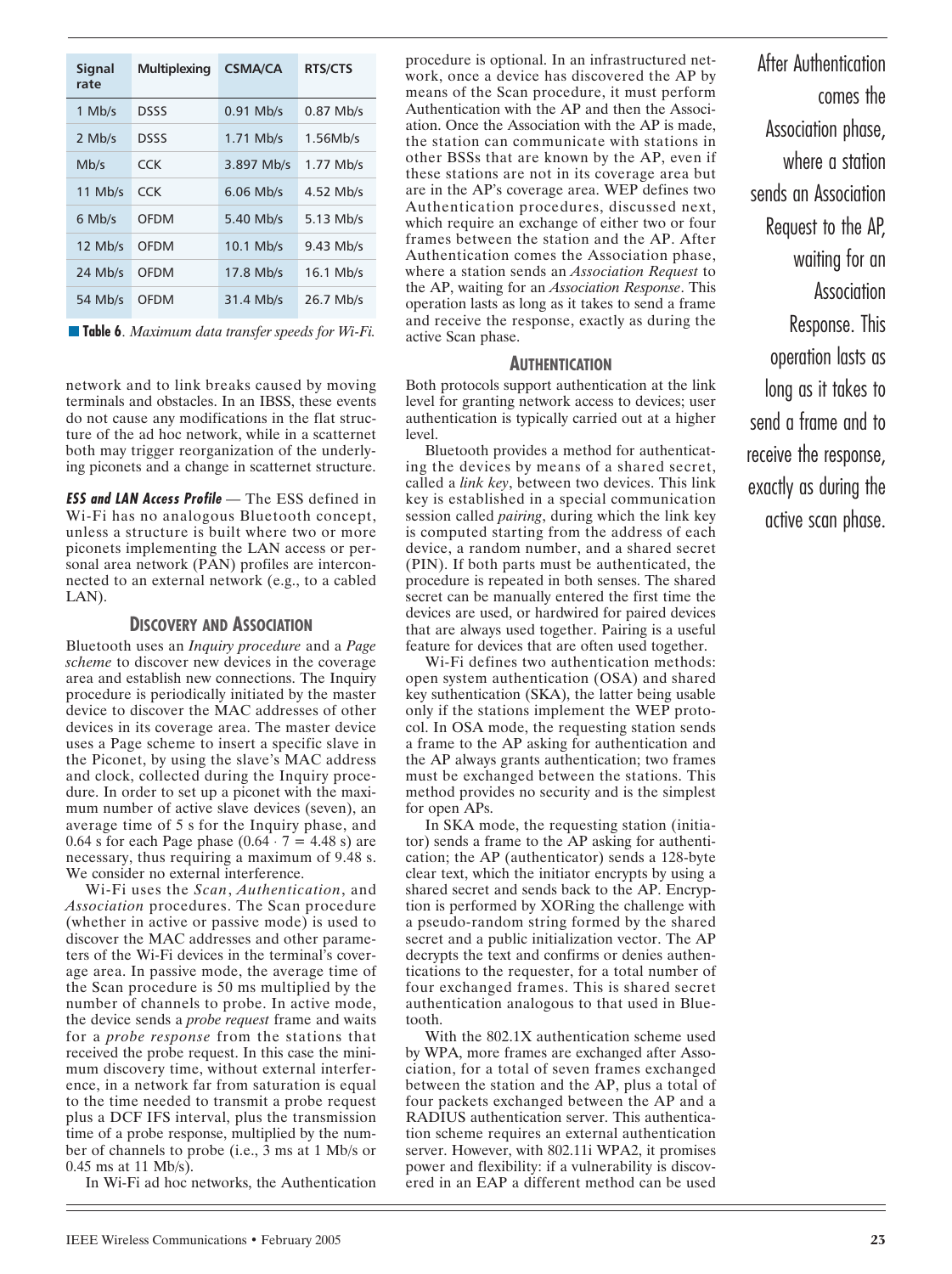in both the stations and the RADIUS server; no changes in the AP or the protocol are required.

#### **ENCRYPTION**

While wiretapping in a wired network requires physical intrusion, wireless data packets can be received by anyone nearby with an appropriate receiver. This is why both the Bluetooth and Wi-Fi technologies use data encryption in lower network layers.

Bluetooth adopts the E0 stream cipher. For each session, a unique encryption key is generated, from which per-packet keys are derived in a way that avoids their frequent reuse. This mehtod is superior to the WEP protocol used in Wi-Fi, even if it has its own weaknesses [18]. Recent Wi-Fi devices based on WPA encryption are much harder to break, and future devices based on the 802.1X/EAP framework (WPA2) will allow choosing among different strength algorithms.

### **QUALITY OF SERVICE**

In Bluetooth QoS for asynchronous service (ACL links) is requested in terms of long-term data rate, bucket size (which defines the maximum size of a burst of data), peak data rate, latency, and jitter; in principle these parameters allow sophisticated channel admission control and scheduling policies. Bluetooth also provides for synchronous constant-bit-rate services (SCO links).

The 802.11e draft standard is going to define similar provisions for QoS, using sophisticated

|                                                                    | <b>Bluetooth</b>                                                                                       | Wi-Fi                                                                                                                                                                              |  |  |  |
|--------------------------------------------------------------------|--------------------------------------------------------------------------------------------------------|------------------------------------------------------------------------------------------------------------------------------------------------------------------------------------|--|--|--|
| Frequency band                                                     | $2.4$ GHz                                                                                              | 2.4 GHz, 5 GHz                                                                                                                                                                     |  |  |  |
| Coexistence mechanism                                              | Adaptive frequency hopping                                                                             | Dynamic frequency selection,<br>Adaptive power control                                                                                                                             |  |  |  |
| Multiplexing                                                       | <b>FHSS</b>                                                                                            | DSSS, CCK, OFDM                                                                                                                                                                    |  |  |  |
| Future multiplexing                                                | <b>UWB</b>                                                                                             | <b>MIMO</b>                                                                                                                                                                        |  |  |  |
| Noise adaptation                                                   | Link layer                                                                                             | Physical layer                                                                                                                                                                     |  |  |  |
| Typical output power                                               | $1-10$ mW $(1-10$ dBm)                                                                                 | 30-100 mW (15-20 dBm)                                                                                                                                                              |  |  |  |
| Nominal range                                                      | 10 <sub>m</sub>                                                                                        | 100 <sub>m</sub>                                                                                                                                                                   |  |  |  |
| Max one-way data rate                                              | 732 kb/s                                                                                               | 31.4 Mb/s                                                                                                                                                                          |  |  |  |
| <b>Basic cell</b>                                                  | Piconet                                                                                                | <b>BSS</b>                                                                                                                                                                         |  |  |  |
| Extension of the basic cell                                        | Scatternet                                                                                             | ESS                                                                                                                                                                                |  |  |  |
| <b>Topologies</b>                                                  | Various analogies:<br>see Subsection Network Topologies                                                |                                                                                                                                                                                    |  |  |  |
| Maximum number of devices in the<br>basic cell                     | 8 active devices; 255 in park mode                                                                     | Unlimited in ad hoc networks (IBSS); up to<br>2007 devices in infrastructured networks.                                                                                            |  |  |  |
| Maximum signal rate                                                | 1 Mb/s                                                                                                 | 54 Mb/s                                                                                                                                                                            |  |  |  |
| Channel access method                                              | Centralized: polling                                                                                   | Distributed: CSMA/CA                                                                                                                                                               |  |  |  |
| Channel efficiency                                                 | Constant                                                                                               | Decreasing with offered traffic                                                                                                                                                    |  |  |  |
| Spatial capacity                                                   | From 0.1 to 400 kb/s $\cdot$ m <sup>2</sup>                                                            | About 15 kb/s $\cdot$ m <sup>2</sup>                                                                                                                                               |  |  |  |
| Data protection                                                    | 16-bit CRC (ACL links only)                                                                            | 32-bit CRC                                                                                                                                                                         |  |  |  |
| Procedures used for the network setup                              | Inquiry, Page                                                                                          | Ad hoc networks: Scan, Authentication<br>Infrastructured: Scan, Authentication,<br>Association                                                                                     |  |  |  |
| Average speed in network setup without<br>external interferences   | $5 s + n \cdot 1.28 s$ , where <i>n</i> is the number of<br>slaves in the piconet, ranging from 1 to 7 | $n \cdot c \cdot 1.35$ ms for an unsaturated network,<br>c probed channels ( $1 \le c \le 13$ ), <i>n</i> stations<br>(excluding the AP), active scan, infrastructured<br>topology |  |  |  |
| Authentication                                                     | Shared secret, pairing                                                                                 | Shared secret, challenge-response                                                                                                                                                  |  |  |  |
| Encryption                                                         | E0 stream cipher                                                                                       | RC4 stream cipher, RES                                                                                                                                                             |  |  |  |
| QoS mechanism                                                      | Link types                                                                                             | <b>Coordination functions</b>                                                                                                                                                      |  |  |  |
| Typical current absorbed                                           | $1-35$ mA                                                                                              | 100-350 mA                                                                                                                                                                         |  |  |  |
| Power save modes                                                   | Sniff, hold, park; standby                                                                             | Doze                                                                                                                                                                               |  |  |  |
| <b>Table 7.</b> A comparison of the Bluetooth and Wi-Fi protocols. |                                                                                                        |                                                                                                                                                                                    |  |  |  |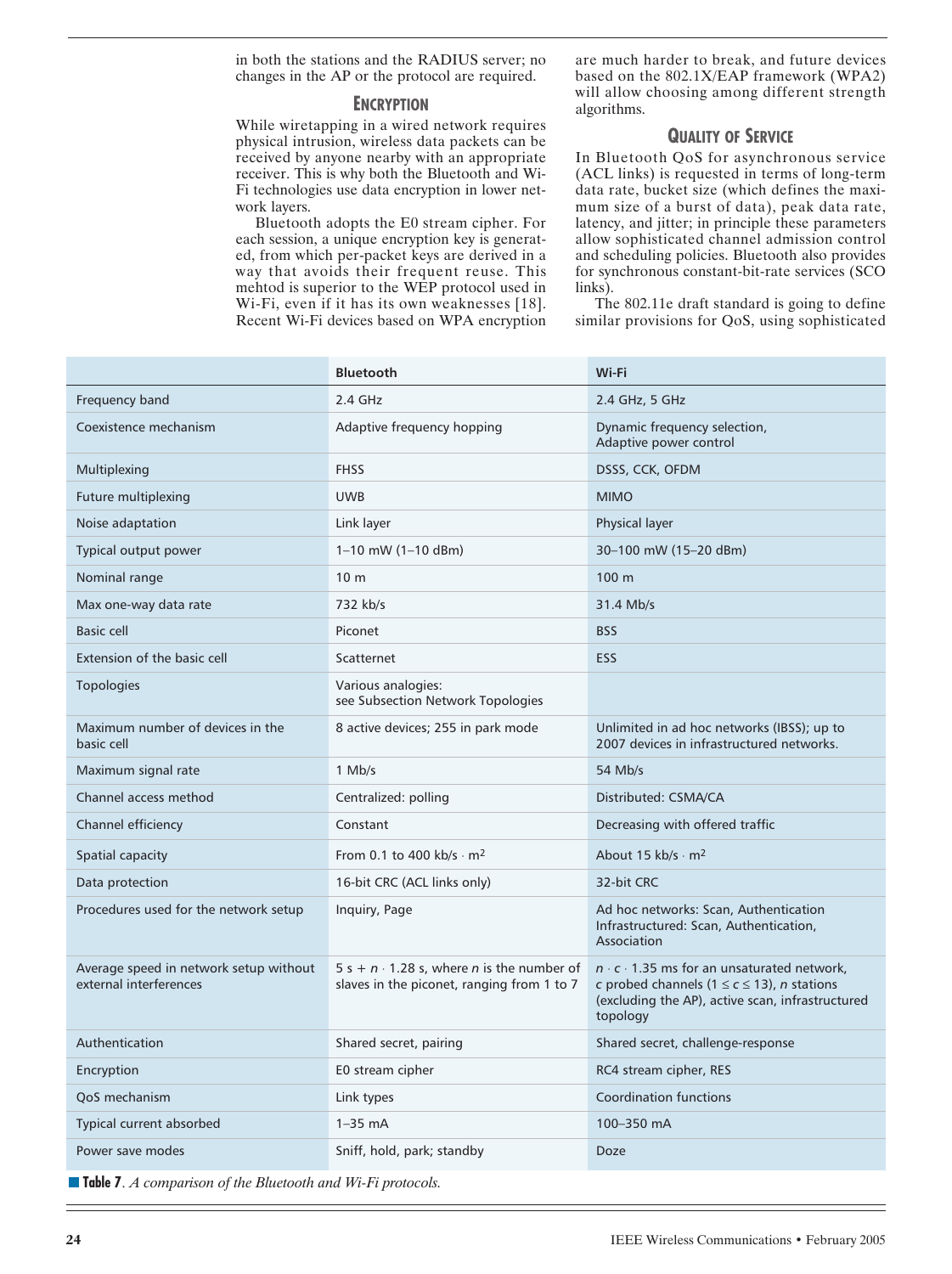| <b>Mode</b>     |                             | Bluecore01 |                  | Bluecore02      |           | Prism II  |           |
|-----------------|-----------------------------|------------|------------------|-----------------|-----------|-----------|-----------|
|                 |                             | TX         | <b>RX</b>        | <b>TX</b>       | <b>RX</b> | <b>TX</b> | <b>RX</b> |
| Continuous mode |                             | 135 mA     | $135 \text{ mA}$ | 80 mA           | 80 mA     | 325 mA    | 215 mA    |
| $64$ kb/s       | 250 packet/s, 256 bits long | -          |                  |                 |           | 130 mA    |           |
|                 | <b>SCO, FEC 1/3</b>         | 77 mA      |                  | 53 mA           |           | -         |           |
|                 | SCO, no FEC (1 s sniff)     | 40 mA      |                  |                 |           | -         |           |
|                 | SCO, no FEC (40 ms sniff)   |            |                  | $26 \text{ mA}$ |           |           |           |

n **Table 8**. *Current absorbed by the Bluetooth and Wi-Fi chipsets in two operating modes.*

flow descriptions (EDCF) and guaranteed-rate services (HCCA), but the details are still being worked out.

## **A SIDE-BY-SIDE SUMMARY**

Table 7 summarizes the main differences between the two protocols. Table 8 compares power consumption for some example chipsets.

**Power Needs** — As shown in Table 8, the power requirements of Bluetooth devices are significantly lower than those of Wi-Fi devices, which is to be expected. As an example, we report two possible utilization scenarios in order to compare the performance of the devices analyzed with respect to power consumption.

Table 8 compares the currents absorbed by the different chipsets in two different cases. In the first case (continuous mode) the stations send or receive traffic at the maximum possible rate; in the second case the stations support a single 64 kb/s connection where a device spends 1 percent of the time transmitting, 49 percent of the time receiving, and the rest of the time sleeping. For Bluetooth, the appropriate SCO links are considered, while for Wi-Fi we assume 250 packets/s, each with a 256-bit payload. Since packets are received or transmitted every 4 ms, only power-save modes 1, 2, and 3 of the Prism chipset can be used.

# **CONCLUSIONS AND FUTURE DEVELOPMENTS**

This article gives a broad overview of the two most popular wireless standards, with a comparison in terms of capacity, network topology, security, QoS support, and power consumption. Some of these characteristics, such as data link types and performance, topologies, and medium access control, are stable and well defined by the standards. Others, such as power consumption, QoS, and security, are open challenges, where the technology is continuously improving, as far as both the standards and their implementations are concerned. Research areas include finding an efficient solution to the hidden terminal problem, supporting real-time transmissions in such a way that real-time traffic constraints map the user QoS requirements, developing efficient routing algorithms in mobile multihop environments, increasing data transfer security while maintaining ease of use, mitigating interference, and using new multiplexing techniques such as UWB and MIMO.

Standardization is evolving quickly, with sev-

eral complementary standards, among which Bluetooth and Wi-Fi dominate. Both have plenty of room for improvement, which is being explored by standardization committees. Other actors are the HomeRF and HiperLAN, which are not currently significant factors in the marketplace; others may appear in the next few years.

## **REFERENCES**

- [1] IEEE Std 802.15.1, "Information Technology Telecommunications and Information Exchange between Systems — Local and Metropolitan Area Networks — Specific Requirements Part 15.1: Wireless Medium Access Control (MAC) and Physical Layer (PHY) Specifications for Wireless Personal Area Networks (WPANs)," 2002.
- [2] M. Z. Win and R. A. Scholtz, "Impulse Radio: How It Works," *IEEE Commun. Lett.*, vol. 2, no. 2, Feb. 1998, pp. 36–38.
- [3] Vainio and T. Juha, "Bluetooth Security," Internetworking Seminar, Department of Computer Science and Engineering, Helsinki Univ. of Tech., 2000, http://www. iki.fi/jiitv/bluesec.html
- [4] ISO/IEC 8802-11; ANSI/IEEE Std 802.11, "Information Technology — Telecommunications and Information Exchange between Systems — Local and Metropolitan Area Networks — Specific Requirements Part 11: Wireless LAN Medium Access Control (MAC) and Physical Laver (PHY) Specifications.
- [5] ISO/IEC 8802-11:1999/Amd 1:2000(E); IEEE Std 802.11a-1999, "Information Technology — Telecommunications and Information Exchange between Systems — Local and Metropolitan Area Networks — Specific Requirements Part 11: Wireless LAN Medium Access Control (MAC) and Physical Layer (PHY) Specifications Amendment 1: High-Speed Physical Layer in the 5 GHz Band."
- [6] IEEE Std 802.11b-1999, Supp. to "Information Technology — Telecommunications and Information Exchange between Systems — Local and Metropolitan Area Networks — Specific Requirements Part 11: Wireless LAN Medium Access Control (MAC) and Physical Layer (PHY) Specifications: Higher-Speed Physical Layer Extension in the 2.4 GHz Band."
- [7] IEEE Std 802.11g-2003 (Amendment to IEEE Std 802.11, 1999 Edn. (Reaff 2003) as Amended by IEEE Stds 802.11a-1999, 802.11b-1999, 802.11b-1999/Cor 1- 2001, and 802.11d-2001).
- [8] H. Bölcskei and A. J. Paulraj, "Multiple-Input Multiple-Output (MIMO) Wireless Systems," *The Communications Handbook*, 2nd ed., J. Gibson, Ed., CRC Press, pp. 90.1–90.14, 2002.
- [9] G. Anastasi and L. Lenzini, "QoS Provided by the IEEE 802.11 Wireless LAN to Advanced Data Applications: A Simulation Analysis," *Wireless Networks*, vol. 6, no. 99, 2000, pp. 99–108.
- [10] S. Mangold *et al.*, "Analysis of IEEE 802.11e for QoS Support in Wireless LANs," *IEEE Wireless Commun.*, Special Issue on Evolution of Wireless LANs and PANs, July 2003.
- [11] W. A. Arbaugh, "An Inductive Chosen Plaintext Attack Against WEP/WEP2," IEEE 802.11 Working Group, Task Group I (Security), 2002.
- [12] J. Walker (Intel Corp), "Unsafe at Any Key Size; An Analysis of the WEP Encapsulation," http://md.hudora. de/archiv/wireless/unsafew.pdf

In Bluetooth QoS for asynchronous service (ACL links) is requested in terms of long-term data rate, bucket size (which defines the maximum size of a burst of data), peak data rate, latency, and jitter.